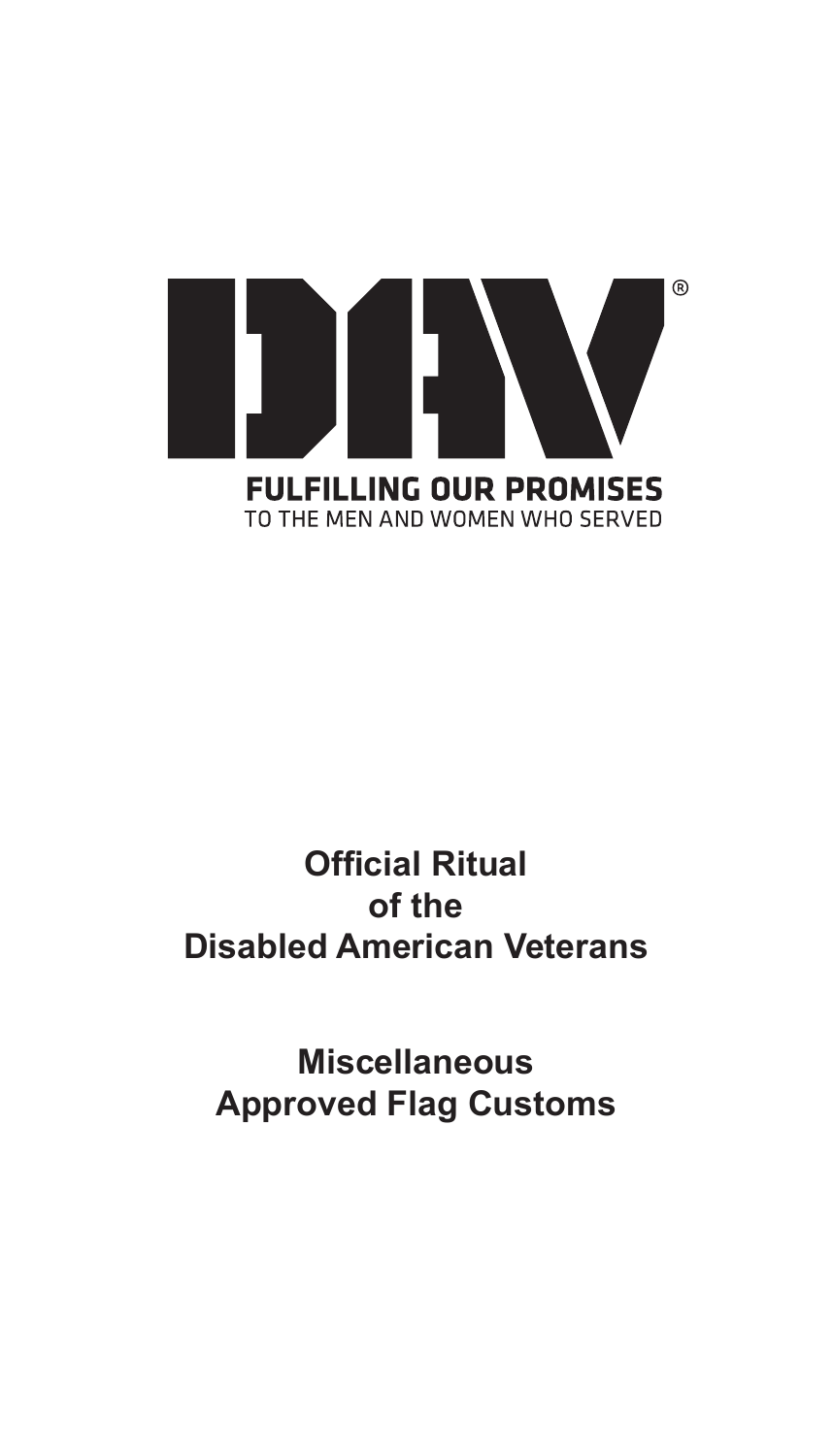# **TABLE OF CONTENTS**

# **[Official Ritual](#page-2-0)**

| DAV Chapter Meeting Arrangements  2     |  |
|-----------------------------------------|--|
| DAV Chapter Meeting Short Form          |  |
|                                         |  |
|                                         |  |
| DAV Chapter Meeting Order of Business 4 |  |
|                                         |  |
|                                         |  |
|                                         |  |
|                                         |  |
|                                         |  |
|                                         |  |
|                                         |  |

# **[Miscellaneous](#page-28-0)**

| Time and Occasions for Display 33        |  |
|------------------------------------------|--|
| Position and Manner of Display  34       |  |
|                                          |  |
| <b>Conduct During Hoisting, Lowering</b> |  |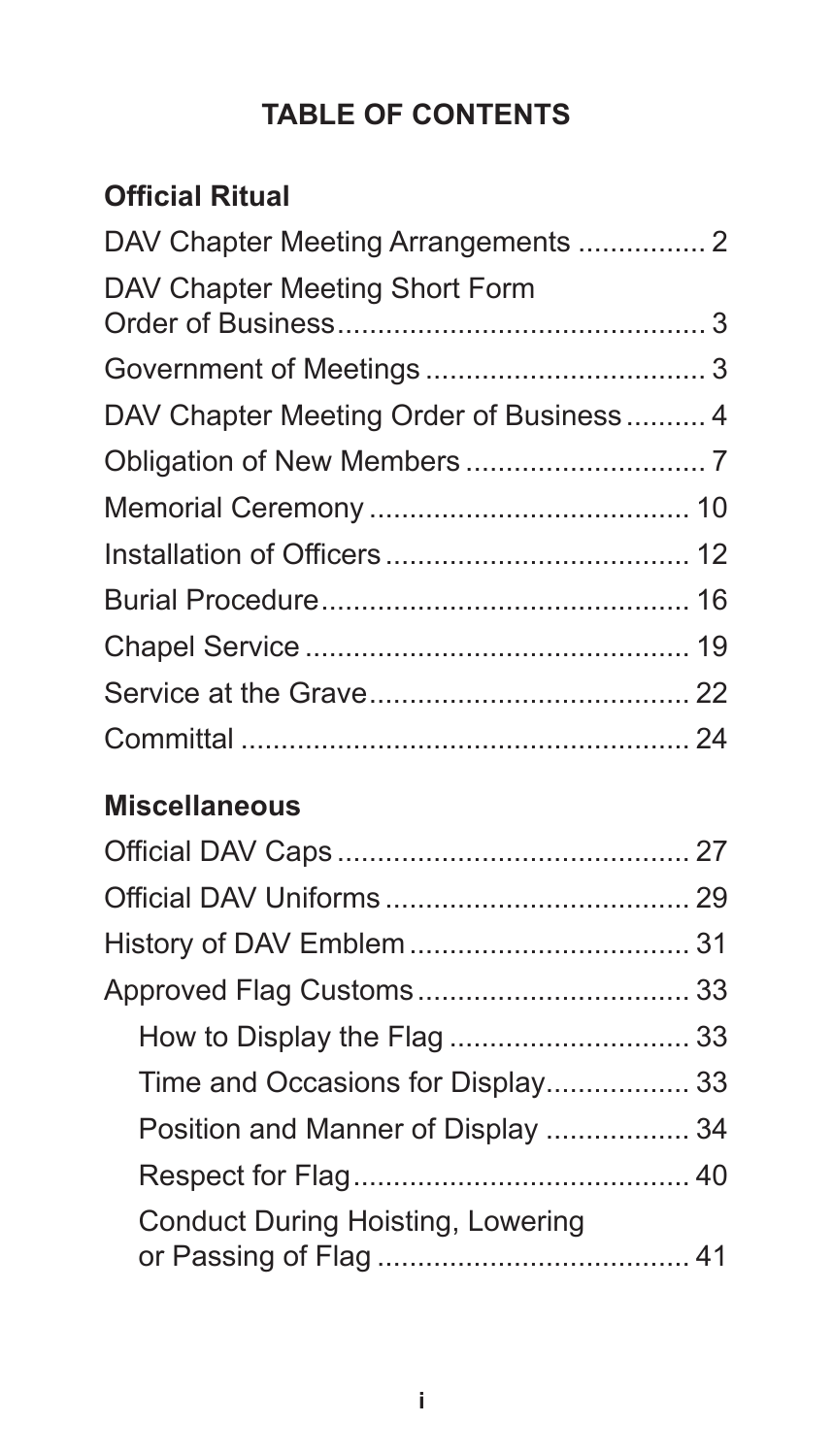# **OFFICIAL RITUAL**

<span id="page-2-0"></span>The DAV opening ceremony is a traditional and time-honored procedure. It is particularly appropriate on special occasions. It is included here as a part of the suggested order of business for those chapters wishing to utilize it. Its omission or modification consistent with good taste is a matter for chapter determination.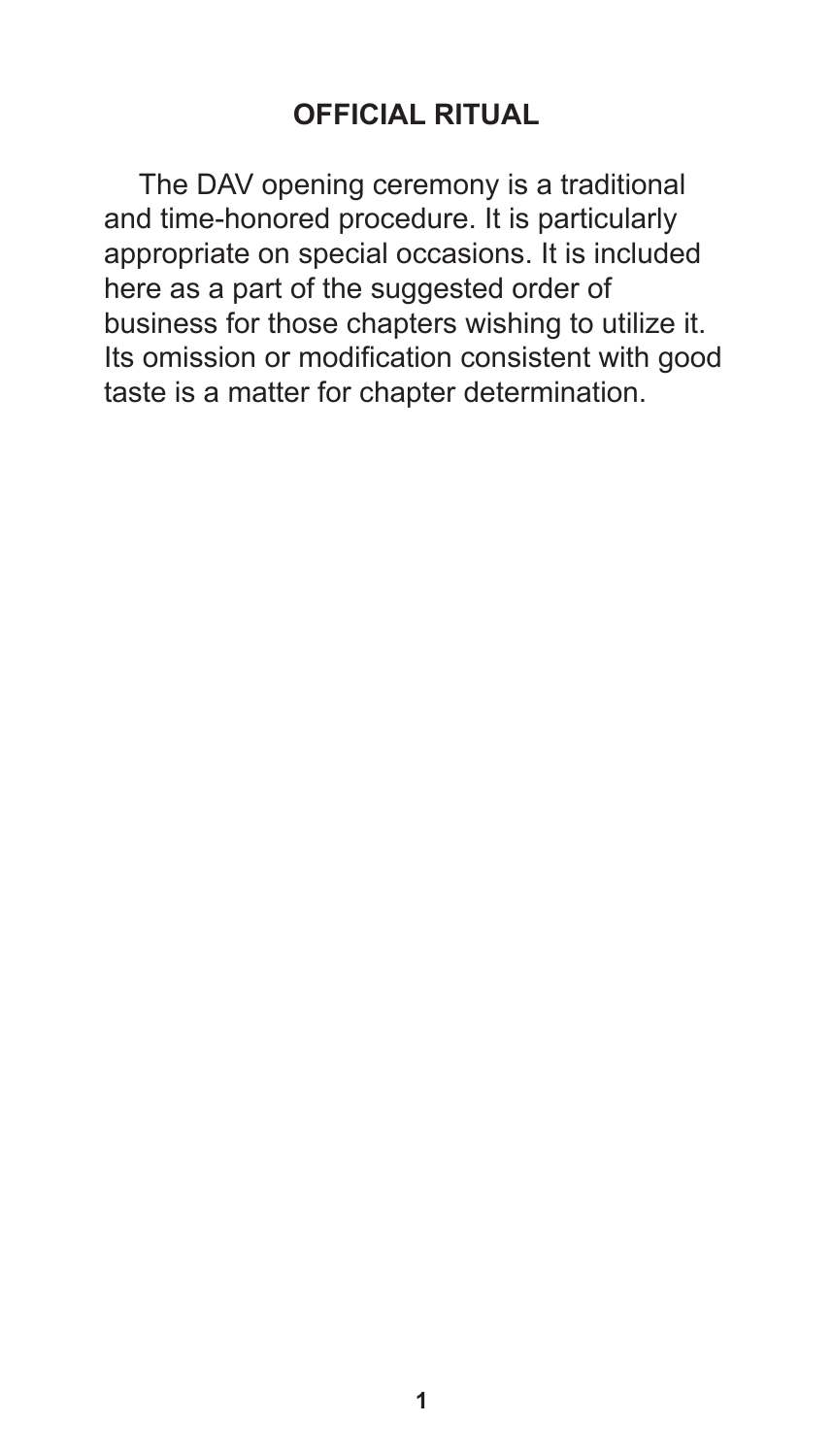# <span id="page-3-0"></span>**DAV CHAPTER MEETING ARRANGEMENTS**



**(Rear)**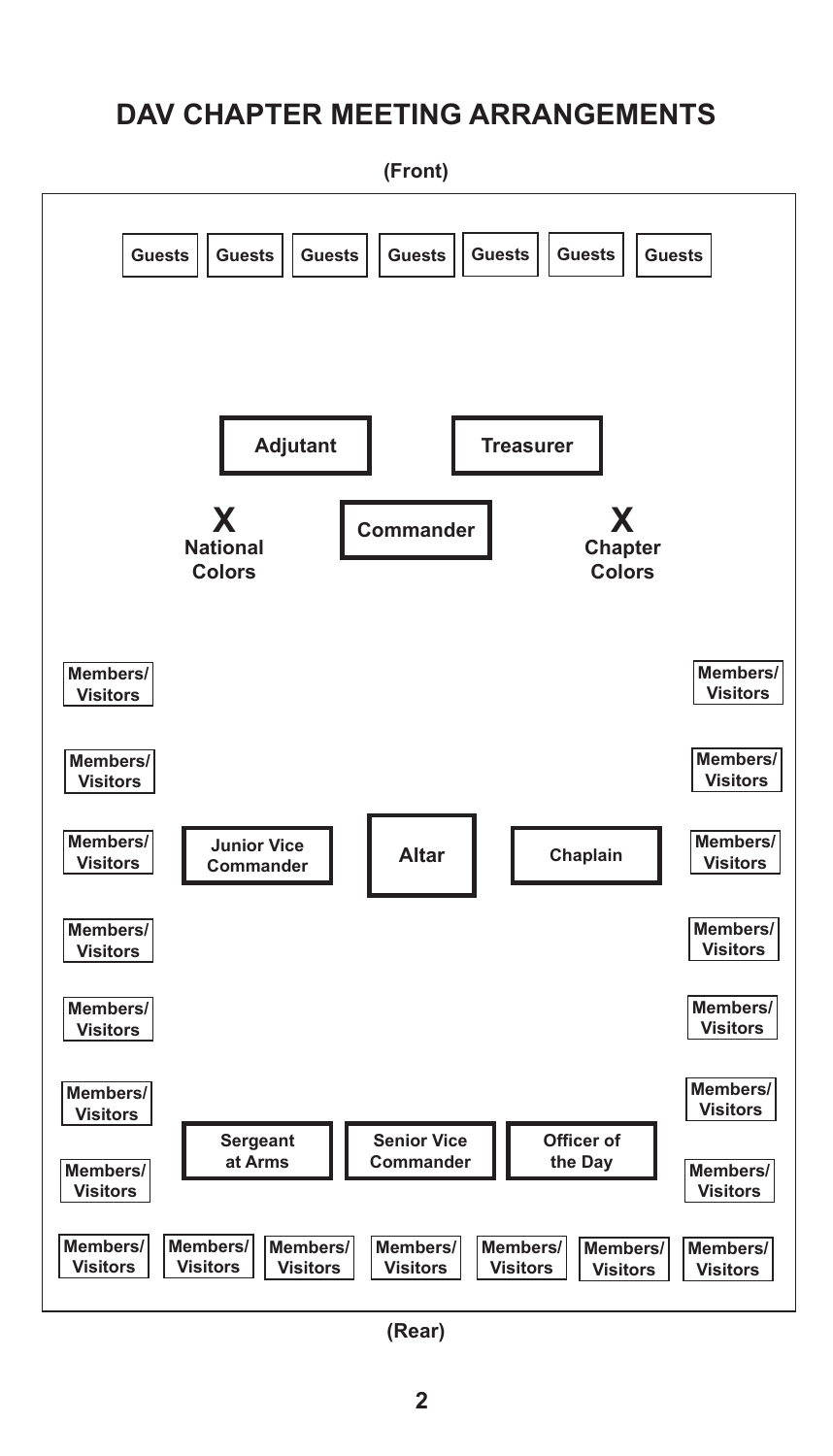# <span id="page-4-0"></span>**DAV CHAPTER MEETING SHORT FORM ORDER OF BUSINESS**

- 1. Opening Ceremony.
- 2. Roll Call of Officers.
- 3. Introduction of Visitors.
- 4. Reading Minutes Last Meeting.
- 5. Treasurer's Report.
- 6. Bills Against the Chapter.
- 7. Sickness and Distress.
- 8. Application for Membership. (and action thereon)
- 9. Introduction New Members.
- 10. Reading of Communications.
- 11. Reports of Committees.
- 12. Unfinished Business.
- 13. New Business.
- 14. Good of the Order.
- 15. Memorial Ceremony.
- 16. Adjournment, with Closing Ceremonies.

# **GOVERNMENT OF MEETINGS**

Rules of procedure of chapter meetings will be those that are set forth by Robert's Rules of Order, Revised, except as otherwise provided for.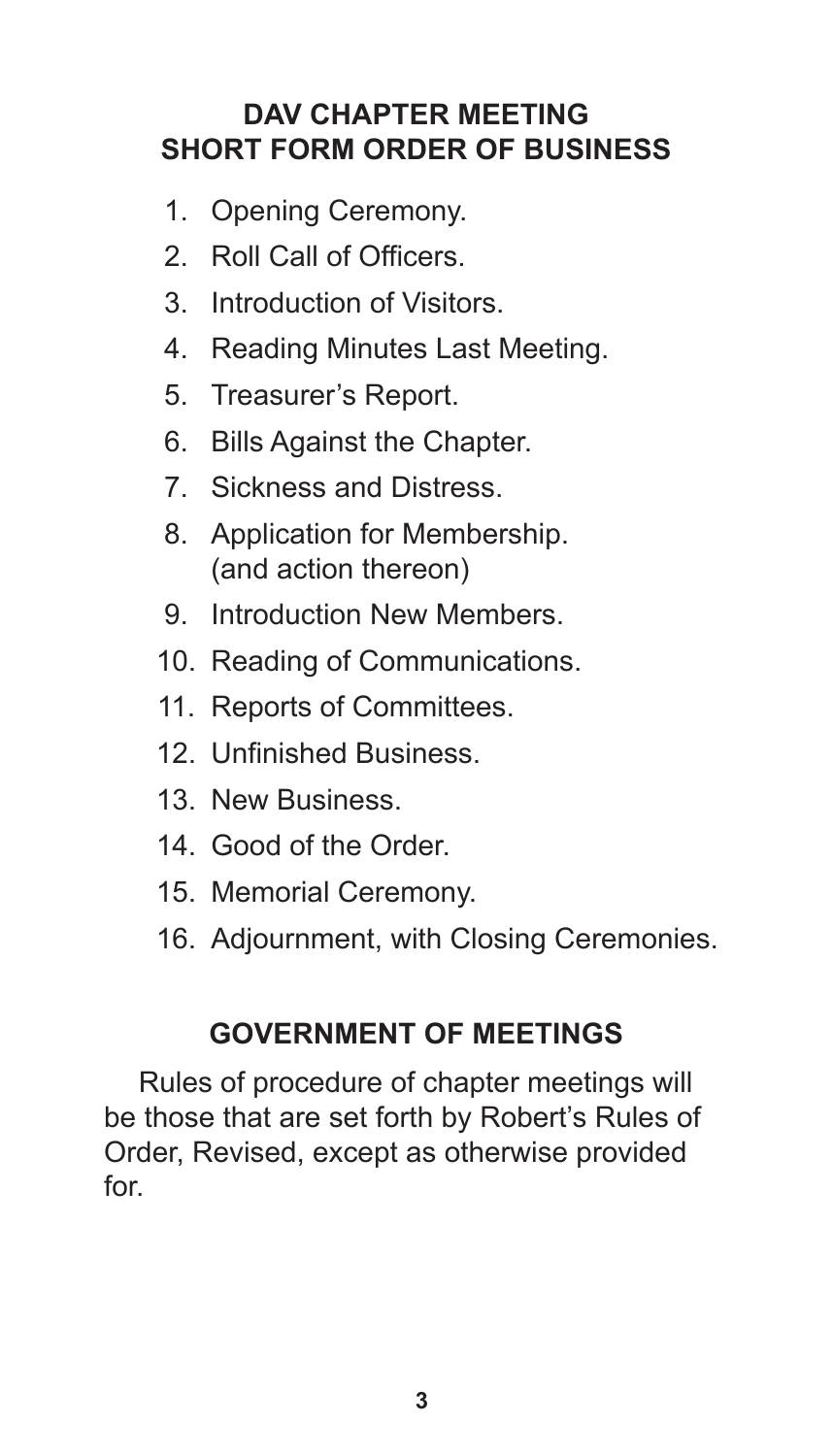### **DAV CHAPTER MEETING ORDER OF BUSINESS**

### <span id="page-5-0"></span>**COMMANDER:**

Raps gavel, calling meeting to order. (Assembly remains seated.)

Raps gavel three times. (All rise.)

"Comrades, you are called to order for the opening ceremonies."

### **COMMANDER:**

"Comrades, ATTENTION! All members and guests who are veterans will give the hand salute and all others place your right hand over your heart."

"Please join me in giving the Pledge of Allegiance to the Flag."

"I pledge allegiance to the Flag of the United States of America and to the Republic for which it stands, one Nation under God. indivisible, with liberty and justice for all."

"TWO!"

### **COMMANDER:**

"Comrades, we will now be led in prayer by our Chaplain."

### **CHAPLAIN:**

(Recommended Prayer)

"God, be merciful unto us, and bless us. Cause Your Face to shine upon us that Your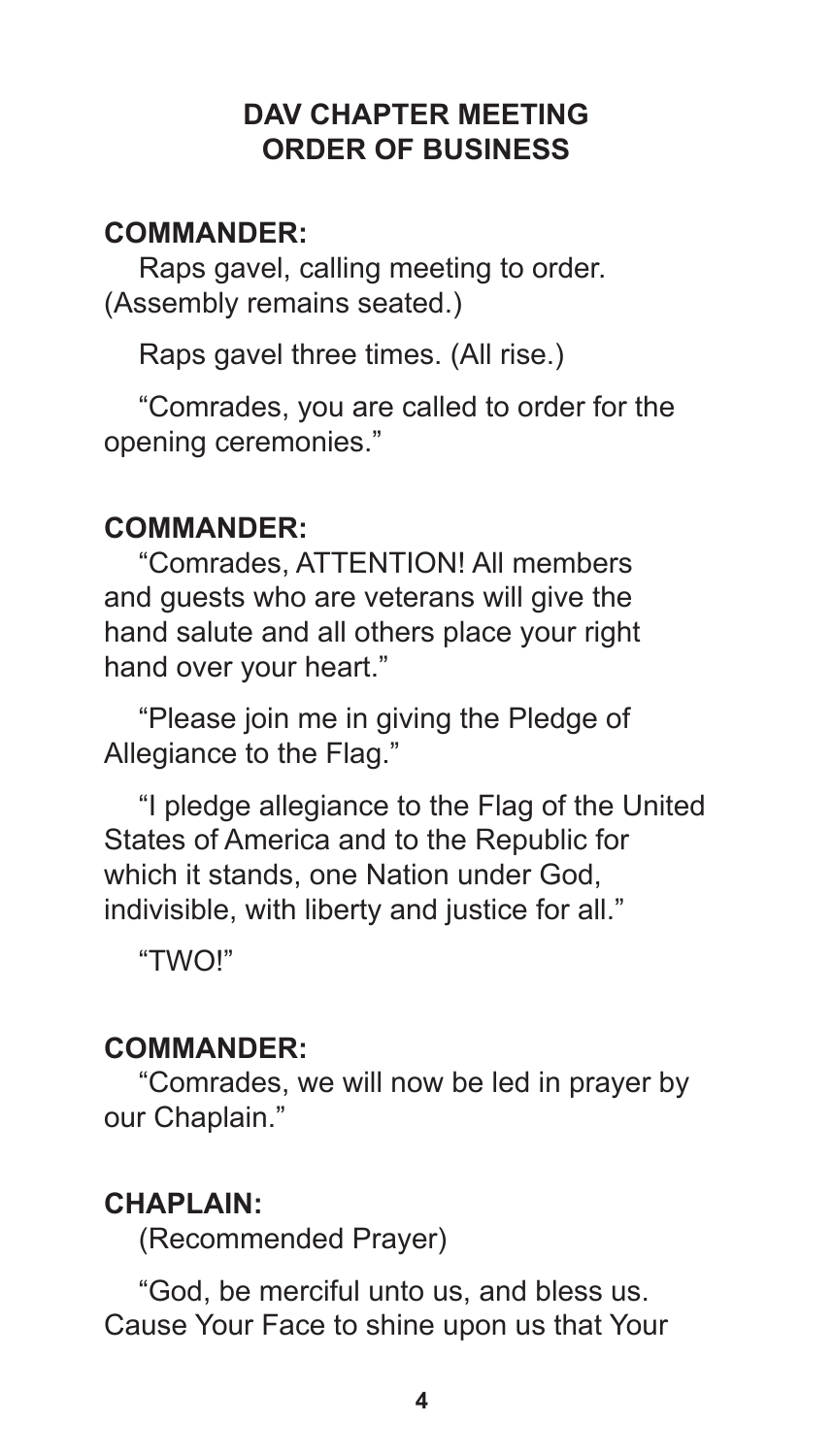way may be known upon earth, and Thy saving strength among all people. Let the people be glad and sing for joy, for You shalt judge them righteously, and govern the Nations upon earth. Especially do we pray that we may have Your guidance to the end that we may each of us firmly uphold the great principles of this organization. Amen."

### **COMMANDER: (Optional)**

"As a physical symbol of the thousands of American POW/MIAs still unaccounted for from all wars and conflicts involving the United States of America, at this time, the Chaplain will place the POW/MIA flag on the empty chair—a reminder for all of us to spare no effort to secure the release of any American prisoners from captivity, the repatriation of the remains of those who died bravely in defense of liberty and a full accounting of those missing. Let us all rededicate ourselves to this vital endeavor."

#### **COMMANDER:**

(Raps gavel once, seating audience.)

"As a reminder, we are here to address only matters specific to our organization. All discussions must be relevant to our mission statement, which I will now read."

"We are dedicated to a single purpose: empowering veterans to lead high-quality lives with respect and dignity. We accomplish this by ensuring that veterans and their families can access the full range of benefits available to them, fighting for the interests of America's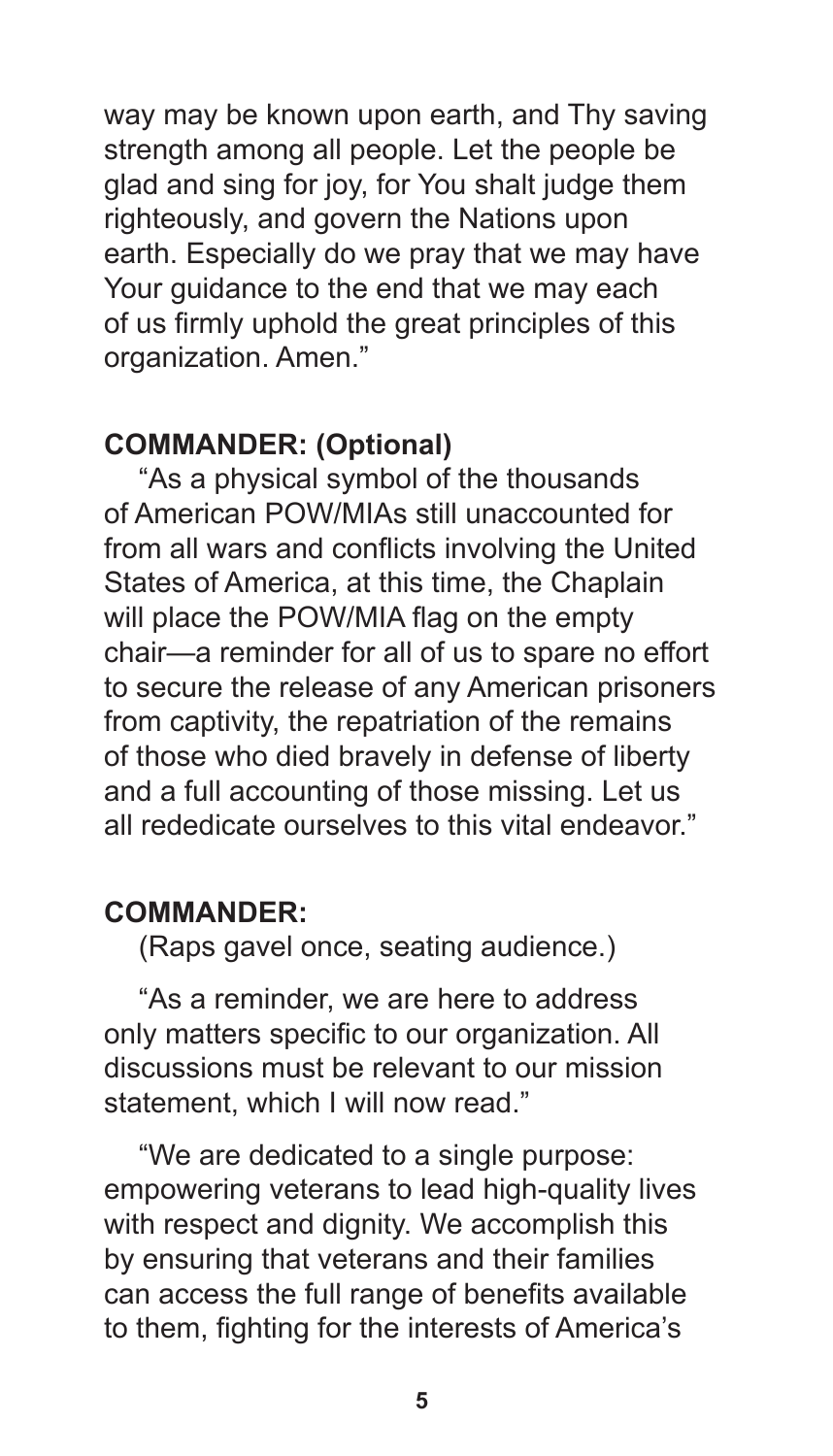injured heroes on Capitol Hill and educating the public about the great sacrifices and needs of veterans transitioning back to civilian life.

This mission is carried forward by:

Providing free, professional assistance to veterans and their families in obtaining benefits and services earned through military service and provided by the Department of Veterans Affairs and other agencies of government.

Providing outreach concerning its program services to the American people generally, and to disabled veterans and their families specifically.

Representing the interests of disabled veterans, their families, their widowed spouses and their orphans before Congress, the White House and the Judicial Branch, as well as state and local government.

Extending DAV's mission of hope into the communities where these veterans and their families live, through a network of state-level departments and local chapters.

Providing a structure through which disabled veterans can express their compassion for their fellow veterans through a variety of volunteer programs."

"I now declare this meeting open for the transaction of such business as may rightfully come before it."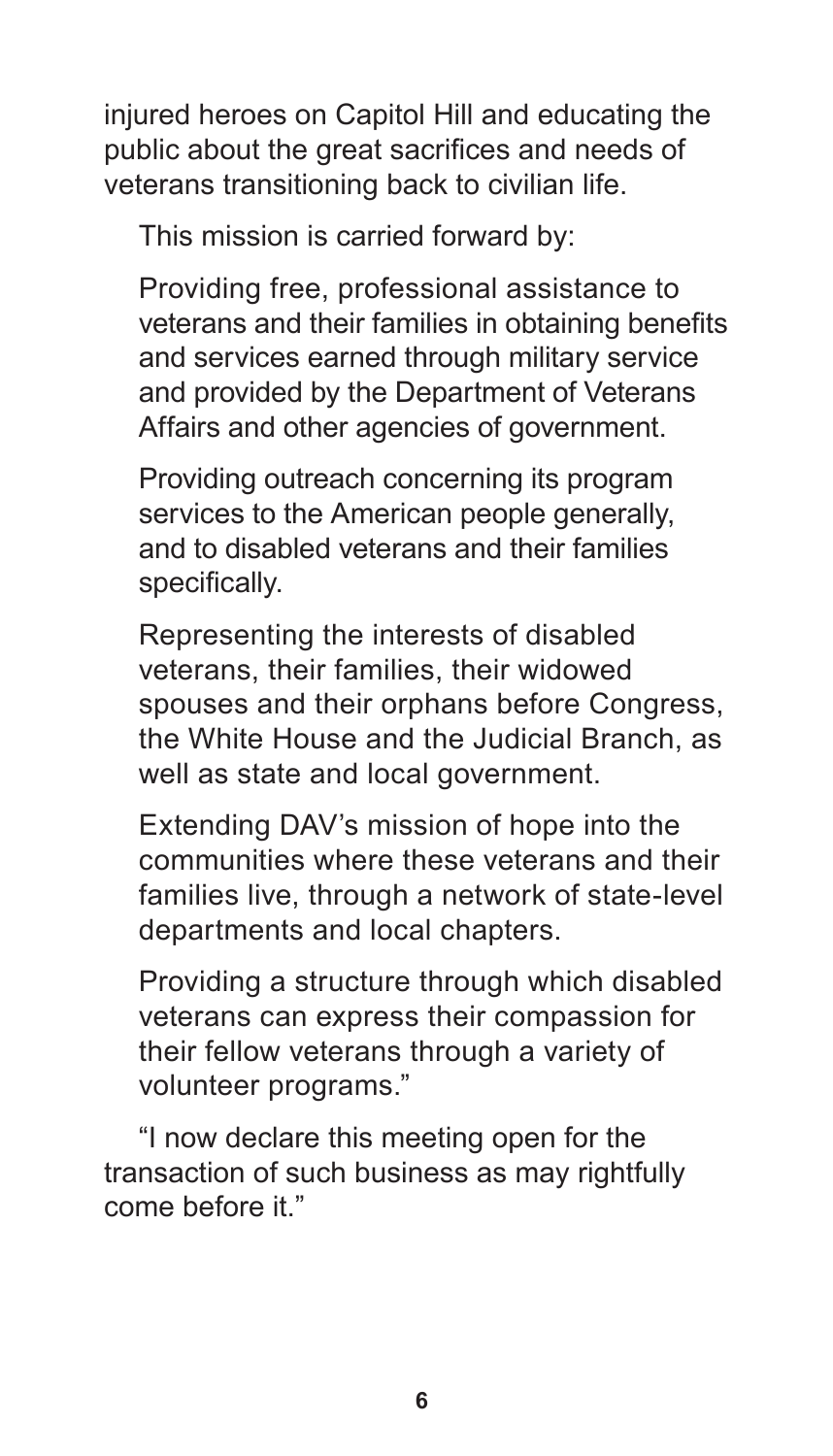### <span id="page-8-0"></span>**COMMANDER:**

"Comrade Adjutant, you will call the roll of officers."

### **COMMANDER (After introducing visitors.)**

"Comrade Adjutant, you will read the minutes of the last meeting."

#### **COMMANDER:**

"Are there any omissions or corrections? "Hearing none, the minutes will stand approved as read."

#### **COMMANDER:**

"We will now hear the Treasurer's Report."

#### **COMMANDER:**

"Comrade Chaplain, are there any reports on sickness or distress."

#### **COMMANDER:**

"Comrade Adjutant, do we have any new members present or are there any members present who have not received the obligation?"

#### **OBLIGATION OF NEW MEMBERS**

When members are to be obligated, military procedure is to be observed throughout the ceremony. Talking, smoking and moving about the room, except in the performance of duty, are forbidden.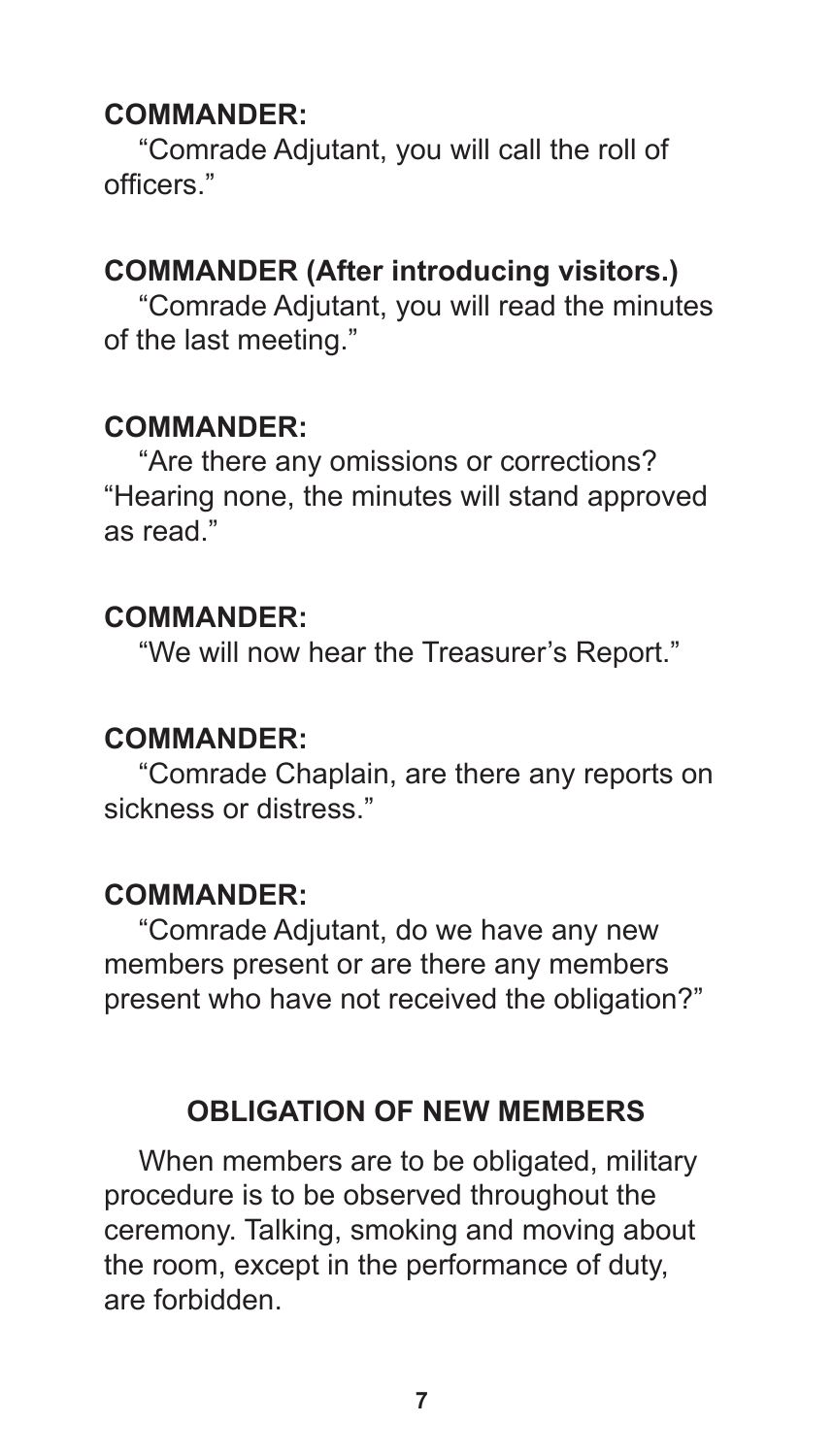### **COMMANDER:**

"Comrade Officer of the Day, conduct the new members to the rostrum."

#### **OFFICER OF THE DAY:**

(Brings new members to rostrum.)

#### **COMMANDER:**

"Members, at EASE! On behalf of the Disabled American Veterans, I welcome you. Let me declare our purpose as a national veterans organization.

"First,—To uphold and maintain the Constitution and the laws of the United States.

"Second,—To realize the American aims and ideals for which we fought.

"Third,—To promote the welfare of disabled American veterans.

"Fourth,—To cooperate with the Department of Veterans Affairs and all other public and private agencies devoted to our cause.

"Fifth,—To apply the principles of comradeship, loyalty and devotion, particularly among all disabled American veterans and their spouses, their orphans and their dependents.

"Sixth,—To encourage in all people that spirit of understanding which will guard against future wars."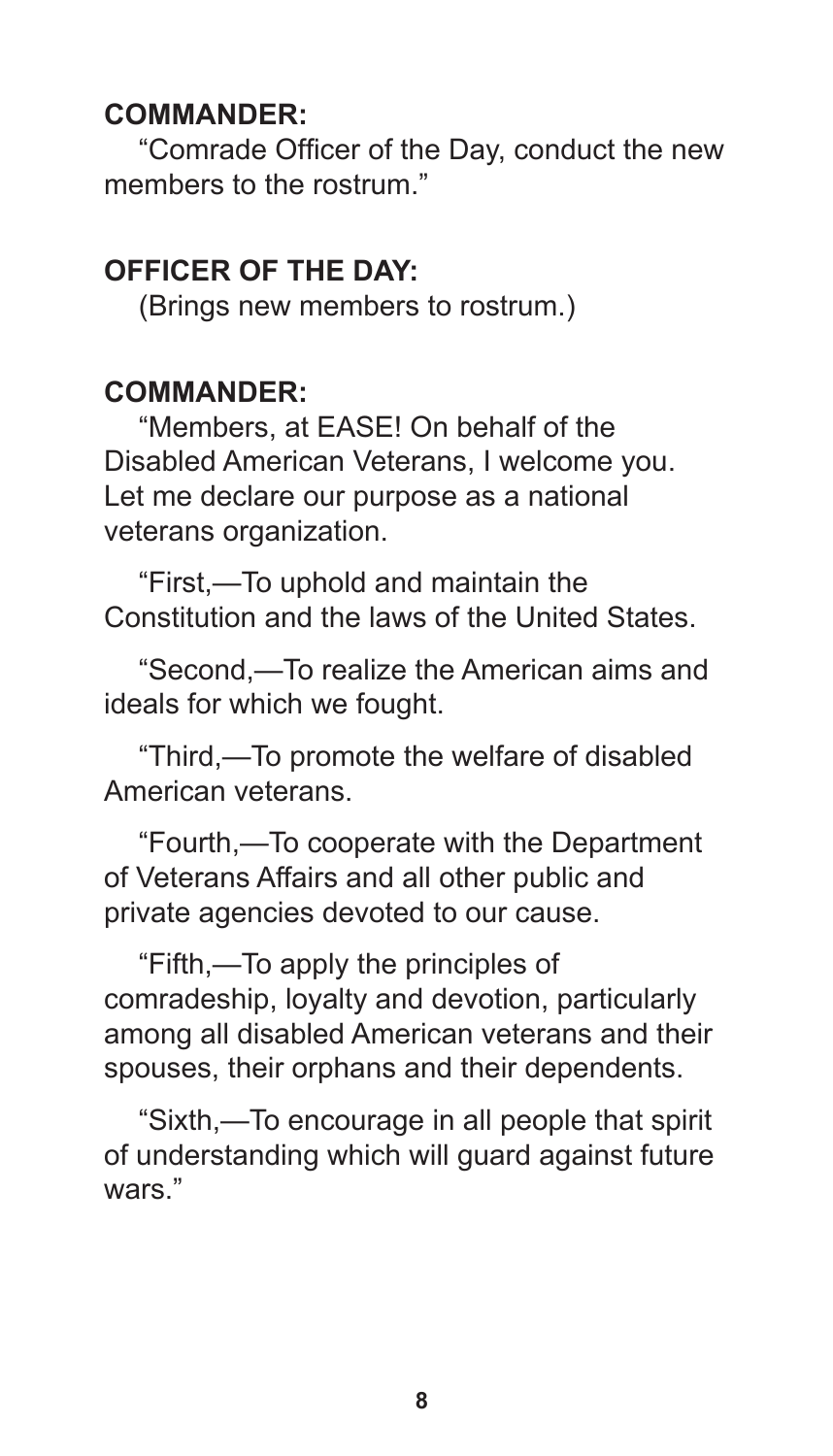#### **COMMANDER:**

"Comrades, ATTENTION!" (Raps gavel three times. All rise.)

"Comrade Officer of the Day, you may now retire. Members, raise your right hand and repeat after me."

"In the presence of Almighty God, and my comrades here assembled, I promise and declare that I will always uphold and maintain the Constitution, and laws of the United States of America; and I will always show the proper courtesies to the flag of our nation, and give to it the love and devotion it merits. I further promise, insofar as feasible, always to aid and assist any disabled comrade; that I will always uphold the integrity and character of a comrade veteran; that I will do my best to exemplify the principles of comradeship, loyalty and devotion. I further pledge that I will support and obey the Constitution and Bylaws of the national, state, and local organization. All of which I now affirm."

"Comrades, you may now lower your hands."

#### **COMMANDER:**

(Raps gavel once; audience is seated.)

"My comrades, on behalf of this chapter, I welcome you as members. I invite you to take an active part in its activities, and expect you to attend its meetings."

(Commander shakes hands with each new member and asks the new members to state their names to those present.)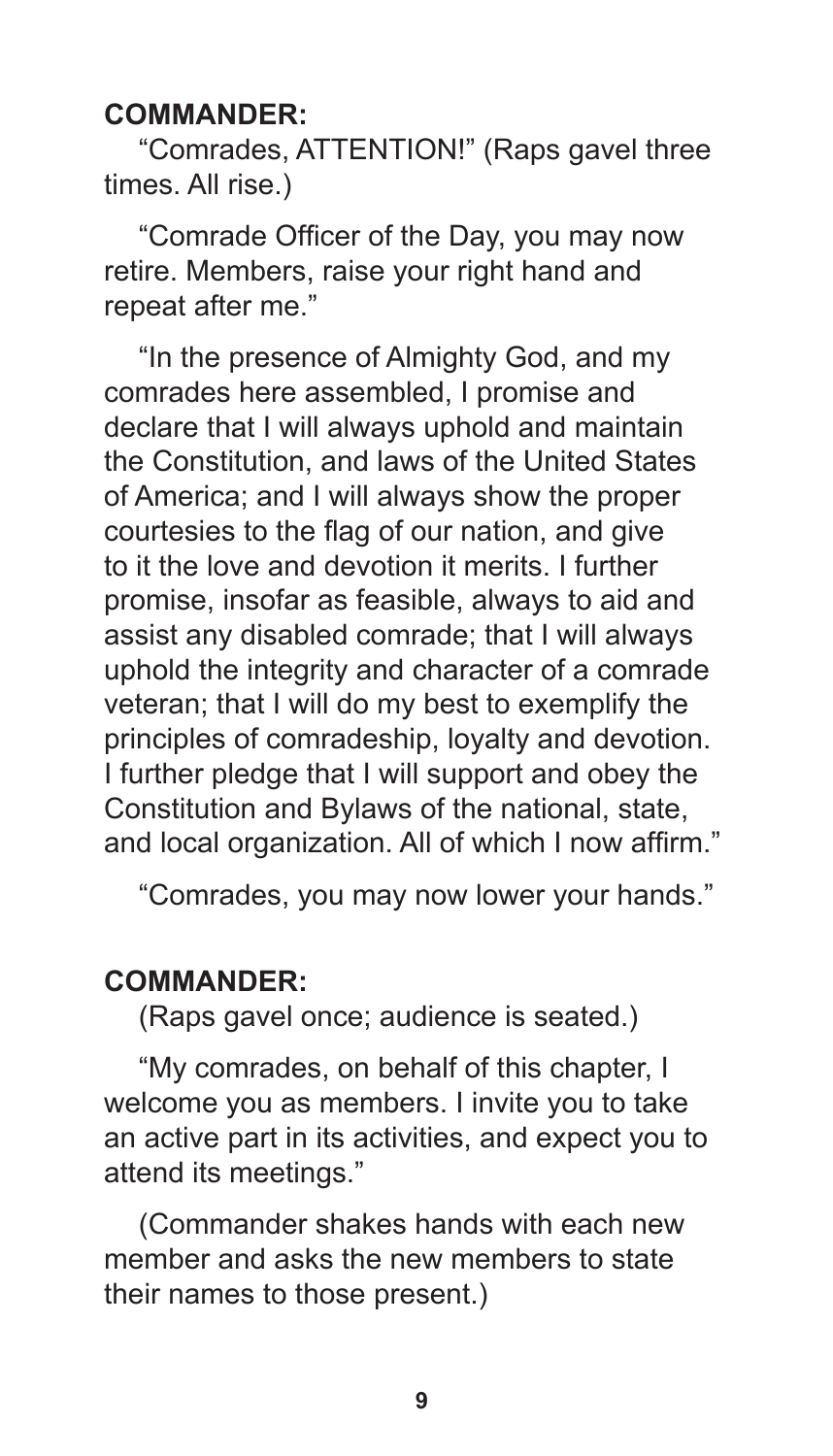<span id="page-11-0"></span>(Applause, as new members find seats in audience.)

#### **COMMANDER:**

"The Adjutant will read the communications."

#### **COMMANDER:**

"We will now have the reports of committees."

Membership Committee; Service Officer; Hospital Committee; Legislative Committee; Publicity Committee; (Other Committees).

### **UNFINISHED BUSINESS:**

#### **NEW BUSINESS:**

#### **COMMANDER:**

"Let us hear the reading of the minutes of the Executive Committee."

### **GOOD OF THE ORDER:**

### **MEMORIAL CEREMONY**

#### **COMMANDER:**

"At this time, one minute of silence will be devoted in honor of our departed comrades."

#### **COMMANDER:**

"Comrades, you will rise and stand at Attention<sup>"</sup>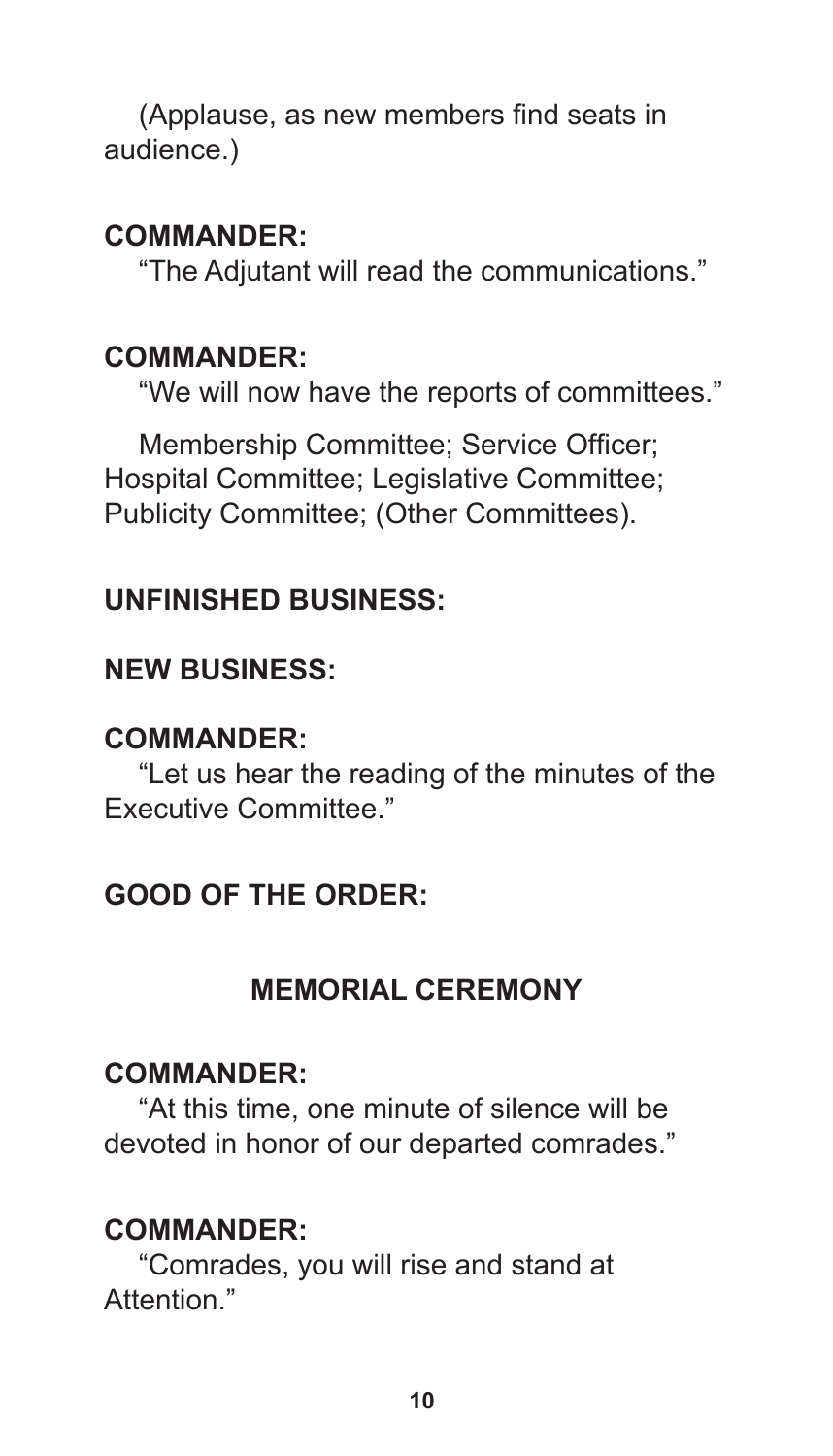(Raps gavel three times.)

"By the numbers, hand SALUTE!" (If worn, DAV caps are not removed.)

"May they rest in peace. TWO!"

### **COMMANDER:**

Motion to adjourn.

# **COMMANDER:**

"Comrade Chaplain, you will lead us in prayer."

# **CHAPLAIN:**

"May the peace of God, which passes all understanding, keep our hearts and minds in the knowledge and love of God, and now unto the Eternal and All-wise Creator of the Universe, and Preserver of our nation, be honor and glory forever and ever. Amen."

### **COMMANDER:**

"Comrades, the purpose of our gathering here has been accomplished, but before we close, let us always be mindful of the principles for which this organization stands: comradeship; friendship; loyalty to principle and to our comrades; and devotion to our cause.

### **COMMANDER:**

"Before I declare you adjourned, it is fitting and proper that we again render honor to the flag of our country."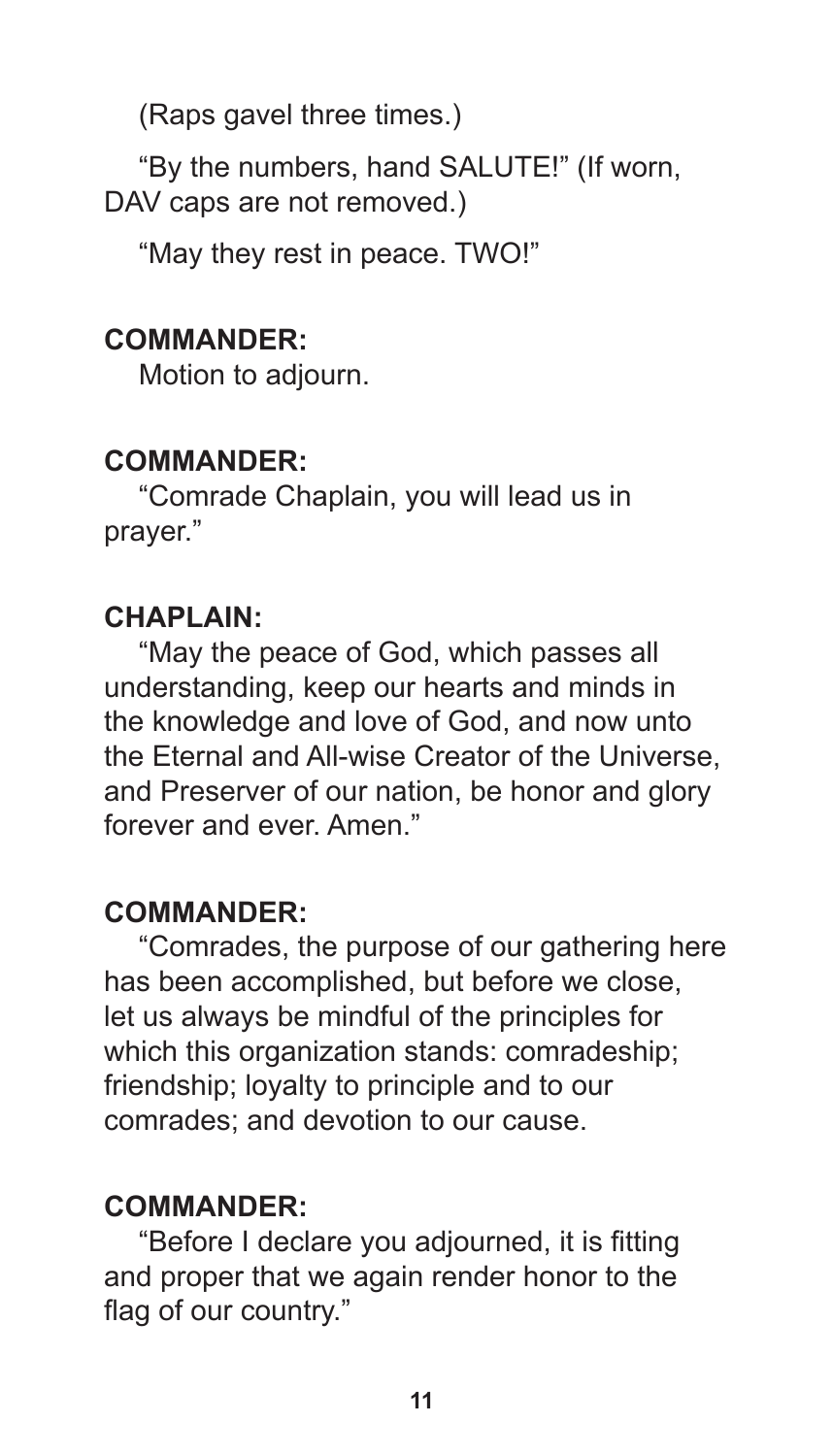<span id="page-13-0"></span>(Raps gavel three times; all rise.)

### **COMMANDER:**

"Comrades, before us is the flag of our country. Let us always be true to its ideals and worthy of its exalted traditions."

"Comrades, ATTENTION; by the numbers, hand SALUTE!"

(All members and guests who are veterans salute; others place their right hand over their heart.)

"TWO!"

### **COMMANDER:**

| "I now declare this meeting of         |          |  |  |
|----------------------------------------|----------|--|--|
| Chapter, number __________             | Disabled |  |  |
| American Veterans, adjourned. Our next |          |  |  |
| meeting will be held on _              | ,,       |  |  |

# **INSTALLATION OF OFFICERS**

(The retiring commander or a state or national officer, or a past chapter commander may act as Installing Officer, if then a DAV member in good standing. The incoming commander usually selects the installing officer; he or she is introduced by the retiring commander.)

(Frequently, the commander-elect also selects a master of ceremonies, in addition to the installing officer, who, preceding the installation ceremonies, introduces the distinguished guests, and representatives of other chapters and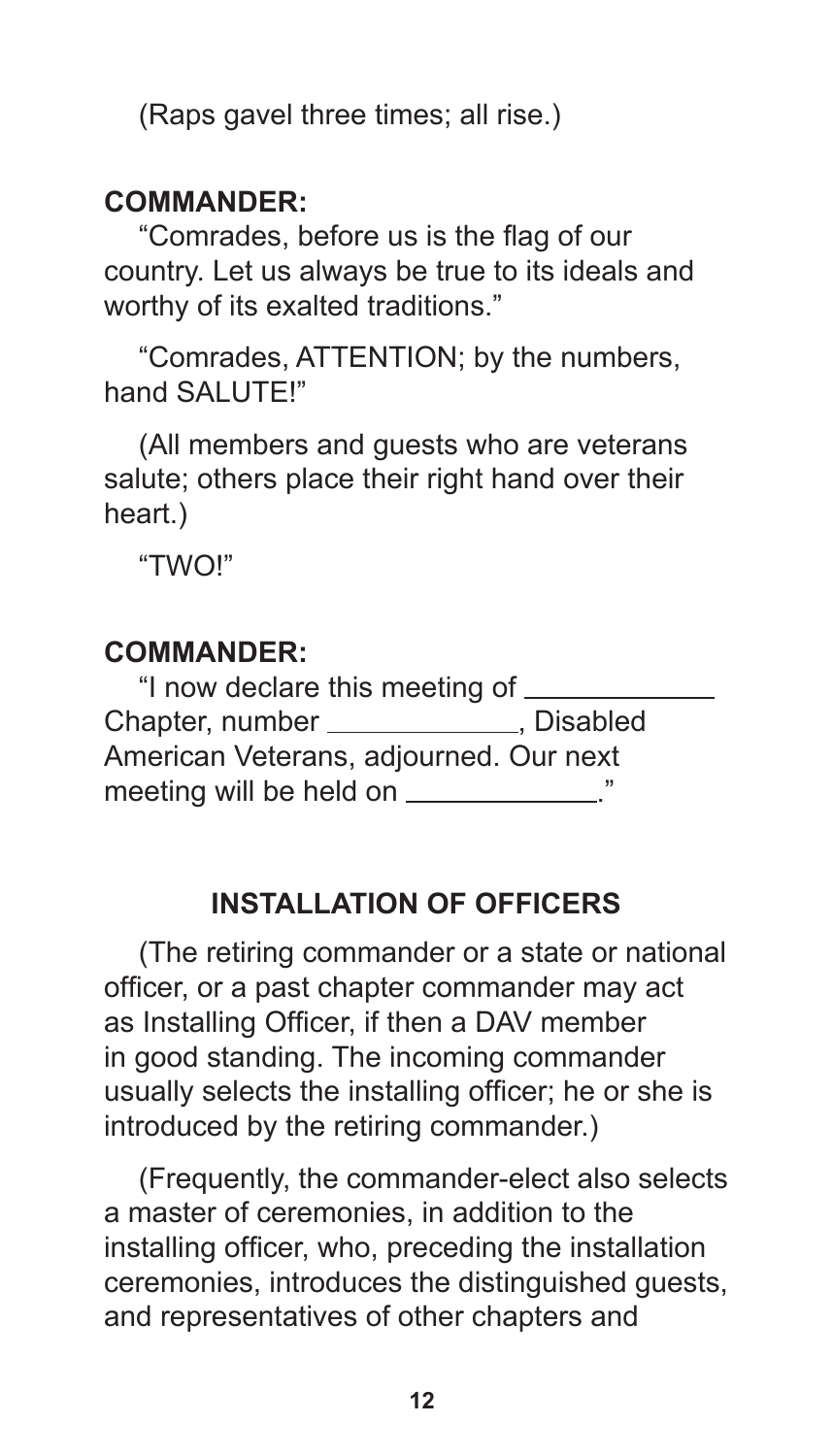organizations present, and then, the installing officer. The installing officer may also act as Master of Ceremonies.)

(The installation meeting is opened by the retiring commander, who then announces: "If there is no objection, we will dispense with all business except the installation of officers. Hearing none, it is so ordered." He or she may then make a few remarks, such as thanking his or her officers and committees, and briefly outline the accomplishments of the chapter during his or her term of office, and then introduces the master of ceremonies.)

(Invitations are usually sent to department officers, nearby national officers, and to nearby chapters, local veterans organizations and selected public officials.)

(If the local DAV Auxiliary unit is to install on the same night, the Auxiliary is usually offered the courtesy of installing first. If there is to be a dual installation, of both the chapter and Auxiliary, speeches or remarks should be brief, so that the combined ceremonies will not extend beyond a reasonable hour of adjournment.)

(Persons not present at the installation ceremonies may either be installed at a later meeting, or may be installed by proxy—a member being designated by the retiring commander to take the place of the absentee.)

#### **INSTALLING OFFICER:**

"The Officer of the Day will take his (or her) place to the right of the Altar. The Adjutant will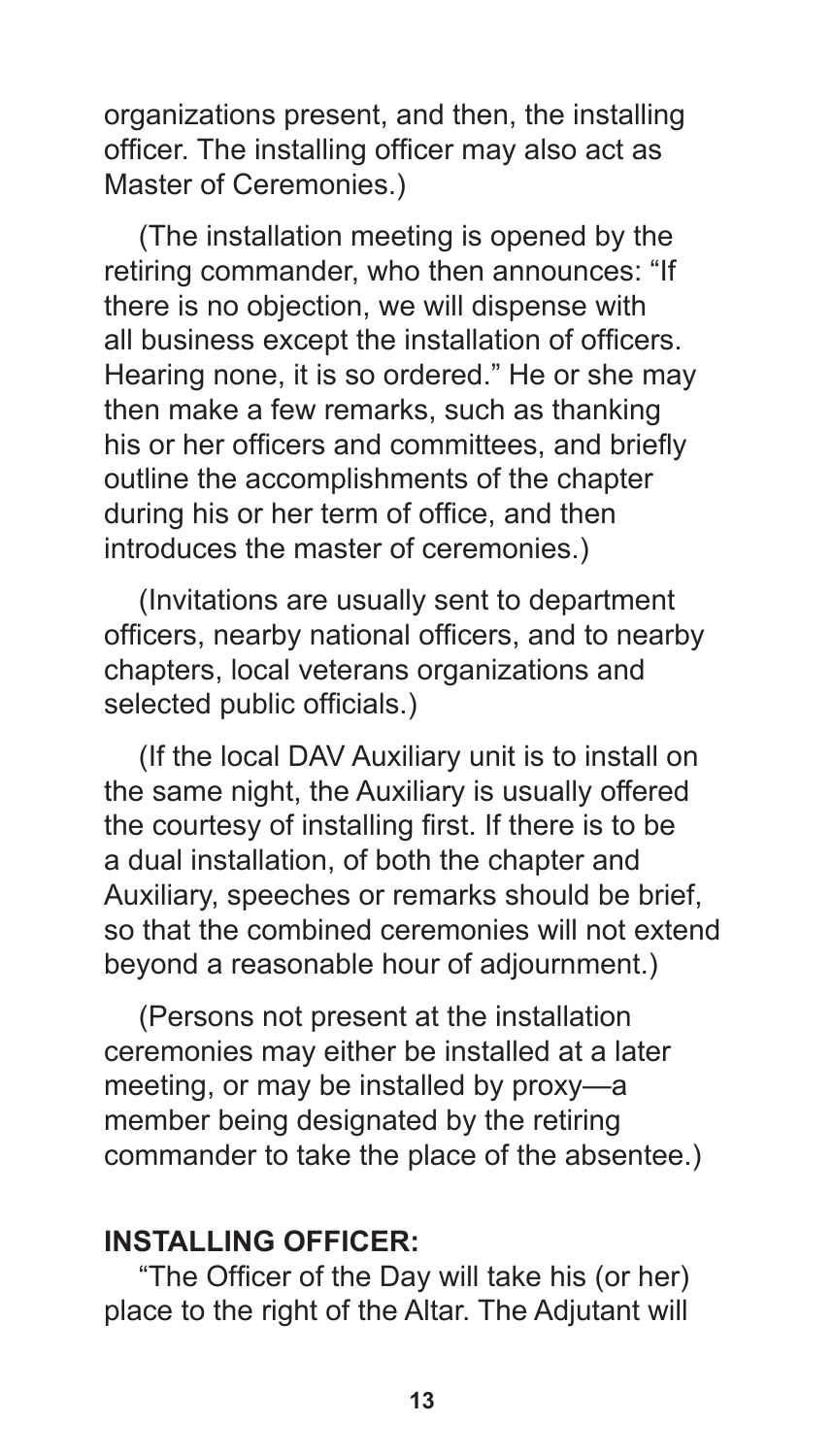call the roll of the newly elected or appointed officers. As your name is called, you will take your place to the left of the Officer of the Day." (When all have presented themselves to the left of the officer of the day and are facing the installing officer, the installing officer will say:) "Your comrades in the Disabled American Veterans have great confidence in your moral integrity and your executive ability. Because of that confidence, they have elected or appointed you to your respective offices. Do you accept the office to which you have been elected or appointed?"

### **NEW OFFICERS:**

"We do"

### **INSTALLING OFFICER:**

"Are you ready to receive the oath of office?"

### **NEW OFFICERS:**

"We are."

### **INSTALLING OFFICER:**

(Entire assembly rises at three raps of the gavel) "Raise your right hand, say I, state your full name and repeat after me."

"I. \_\_\_\_\_\_\_\_\_\_\_\_\_\_\_\_\_, upon my word and honor, as a member of the Disabled American Veterans, in the presence of Almighty God and my comrades, and before the flag of my country, accept the office to which I have been elected or appointed. I promise to perform the duties of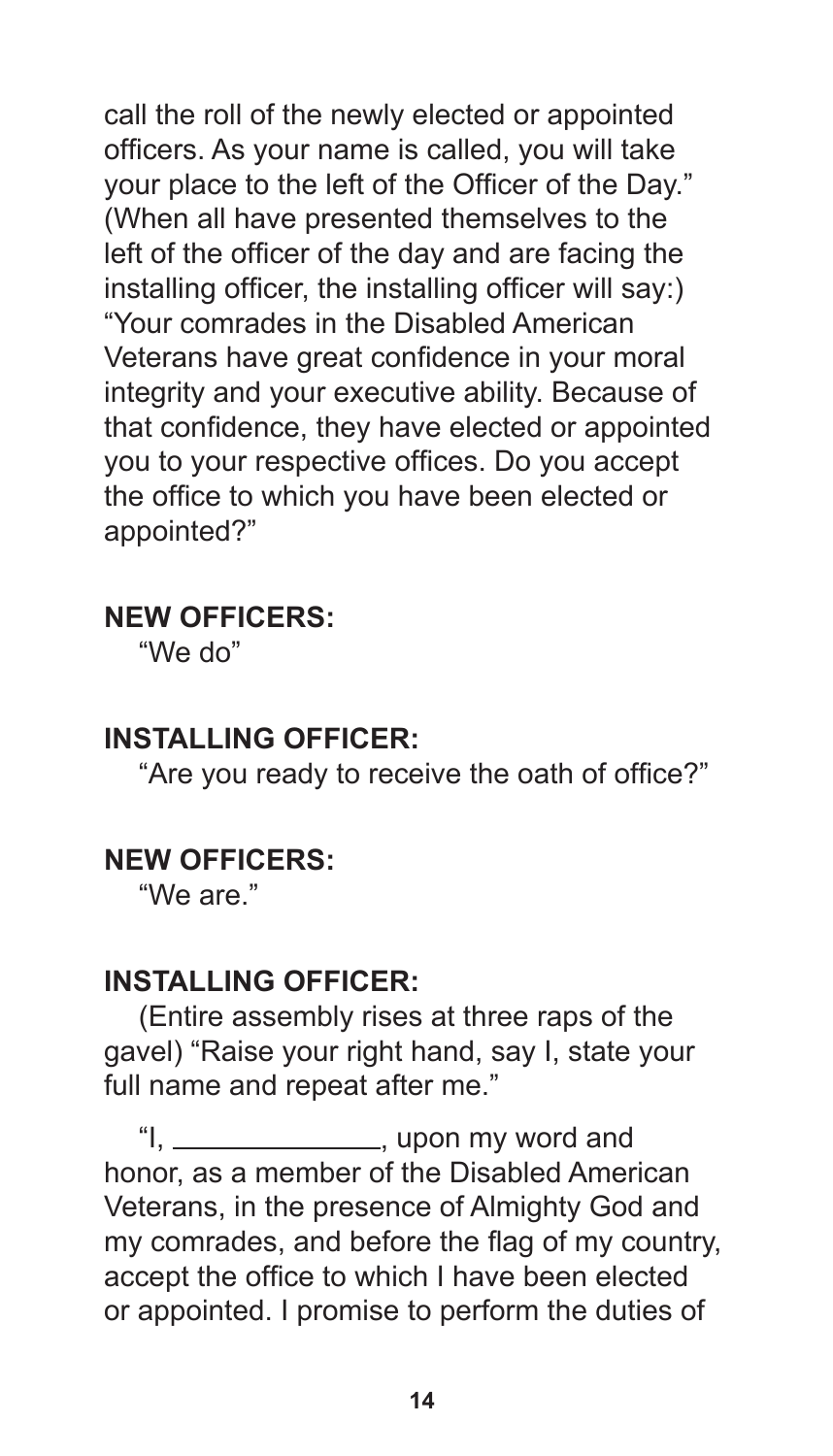such office to the best of my ability. I pledge to act and conduct myself, in such a manner, at all times and places, as will only affect the good of the order. I promise to enforce and sustain the Constitution and Bylaws of this organization. When my successor has been duly elected, or appointed, and installed, I promise to surrender to him or her, all the property of the order, in my possession. All of which, I now affirm."

### **INSTALLING OFFICER:**

"Upon the promise you have just solemnly made, I now install you in the office to which you have been elected or appointed. I charge you to be earnest, faithful and devoted, and to remember that our mission as a Disabled American Veterans organization is not fulfilled until all our country's war-time disabled, and their dependents and survivors, have been adequately cared for." (One rap of the gavel seats audience.)

"Newly installed officers, about FACE!"

"My comrades, I now present to you, your newly installed officers." (Applause.)

# **INSTALLING OFFICER:**

"Officer of the Day, escort the newly installed officers to their respective stations, leaving the Commander to the last." (Officers remain standing.)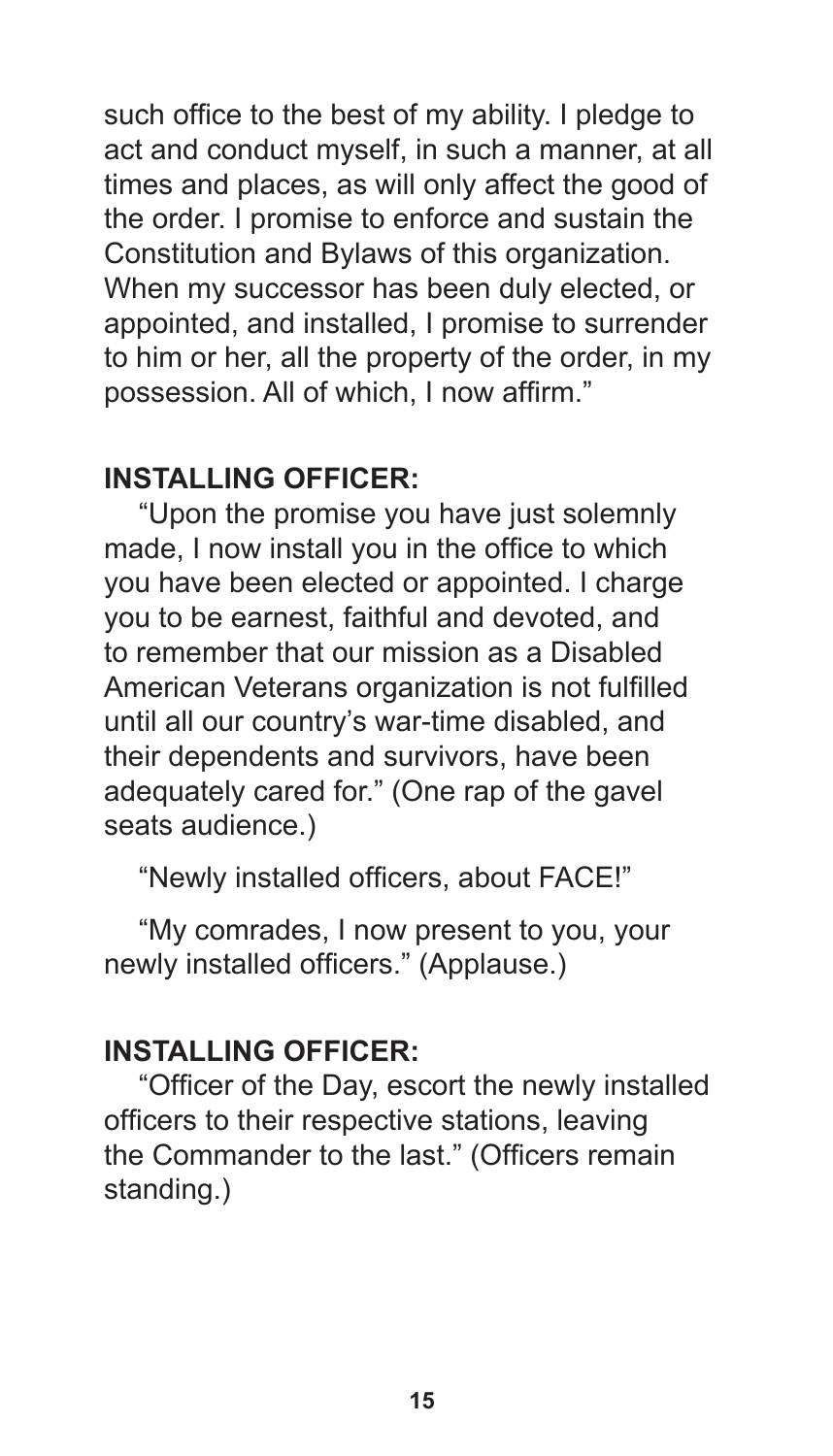# <span id="page-17-0"></span>**INSTALLING OFFICER:**

(To newly installed commander.) "I now hand you the gavel, which is the symbol of your office." (They salute. The new commander then introduces the newly installed officers, starting with the senior vice commander, and, as introduced, each officer salutes, and is seated.)

**NOTE:** The retiring commander, now the junior past commander, or the installing officer, presents the new commander with the commander's lapel emblem or badge, with appropriate, brief remarks. This is followed by presentation of a past commander's ring, emblem or badge to the retiring commander.

### **BURIAL PROCEDURE**

#### **1. Before the funeral.**

When a death has occurred among the members of the chapter, it becomes the immediate duty of the chapter chaplain to call on the bereaved family and offer words of sympathy and consolation and also the services of the chapter at the funeral, if desired. The service officer should assist in obtaining the government flag and offer his or her services in obtaining death compensation and burial awards.

#### **2. When requested to officiate.**

The Disabled American Veterans are dutybound to members of their own organization; but this shall not be construed to mean that they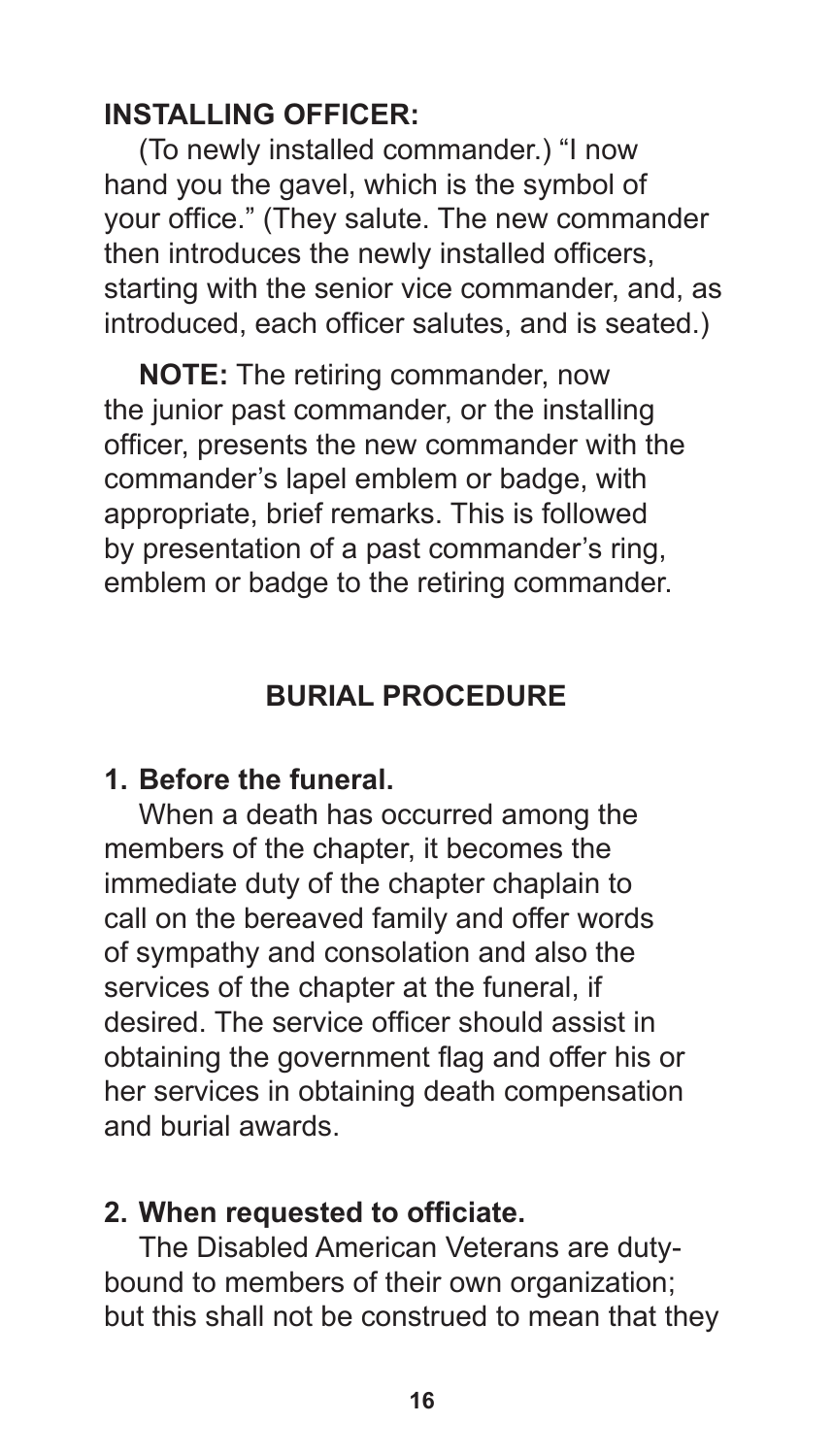may not officiate at the funeral of any veteran, if they are requested to do so by members of the family of the deceased, or by friends of the family on their behalf.

When the presence of the chapter is requested, the funeral committee should visit with family or friends of the family in order to learn their wishes. Every effort should be made to carry out the wishes of the deceased. Contact should also be made with the officiating clergyman and the funeral director in order that there be no conflict in the program.

#### **3. At the services.**

The services should begin exactly at the time appointed. Tardiness on the part of the comrades should be avoided.

#### **4. The flag.**

When used to cover a casket, the flag should be placed so that the Union (stars) is at the head and over the left shoulder of the deceased.

The flag should not be lowered into the grave, nor allowed to touch the ground. After the committal ceremony at the grave, the officer of the day, or in his or her absence, the commander and another member, removes and folds the flag, and hands it to the surviving spouse or other representative of the family of the deceased.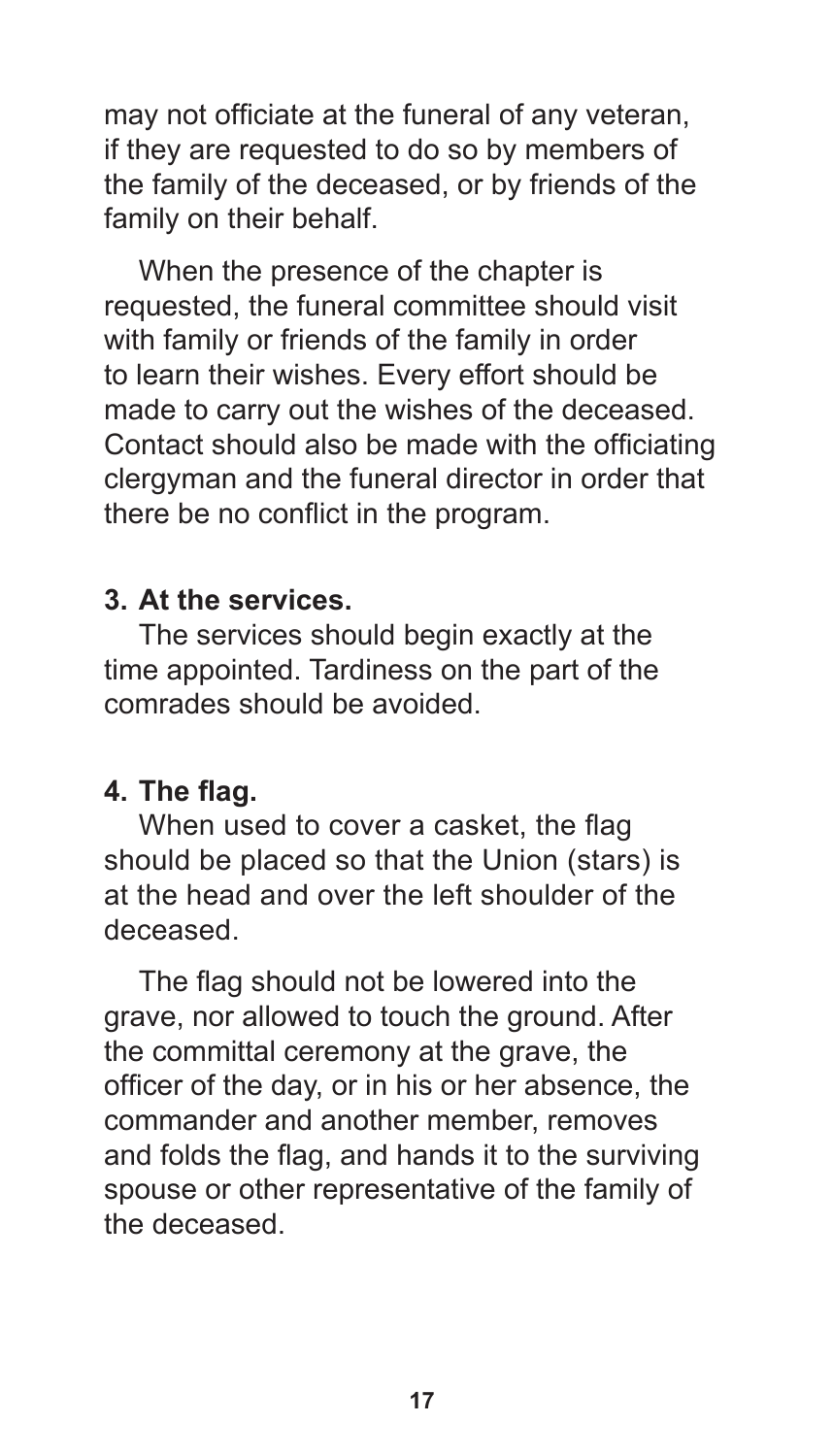### **5. Caps.**

If worn, DAV caps should only be removed when entering any consecrated church (except where, by the custom of the church, a person would not remove his or her hat) and during the offering of prayer.

# **6. Chapel service.**

DAV chapters are frequently asked to take part in, or assume full charge of, funeral services to be held in a funeral home or mortuary or cemetery chapel, or in connection with the Rosary service of members of the Catholic faith.

Arrangements should be made in advance with the funeral director to reserve sufficient seats in front of the chapel for DAV members. Members should remain outside of the chapel, or in the anteroom, until immediately prior to the commencement of the services, and then march in, in smart military formation (usually a column of twos) and take the seats reserved for them.

Arrangements should be made in advance with the funeral director (or the pastor, for a Rosary service) to place stands for the colors, usually with the national flag at the head and the chapter colors at the foot of the casket. Generally, it is desirable to have the colors posted in advance of the services.

If the chapter should attend a Catholic Requiem Funeral Mass or funeral services in any place of worship used by a particular faith group, arrangements should be made with the pastor, including placing of stands for the colors.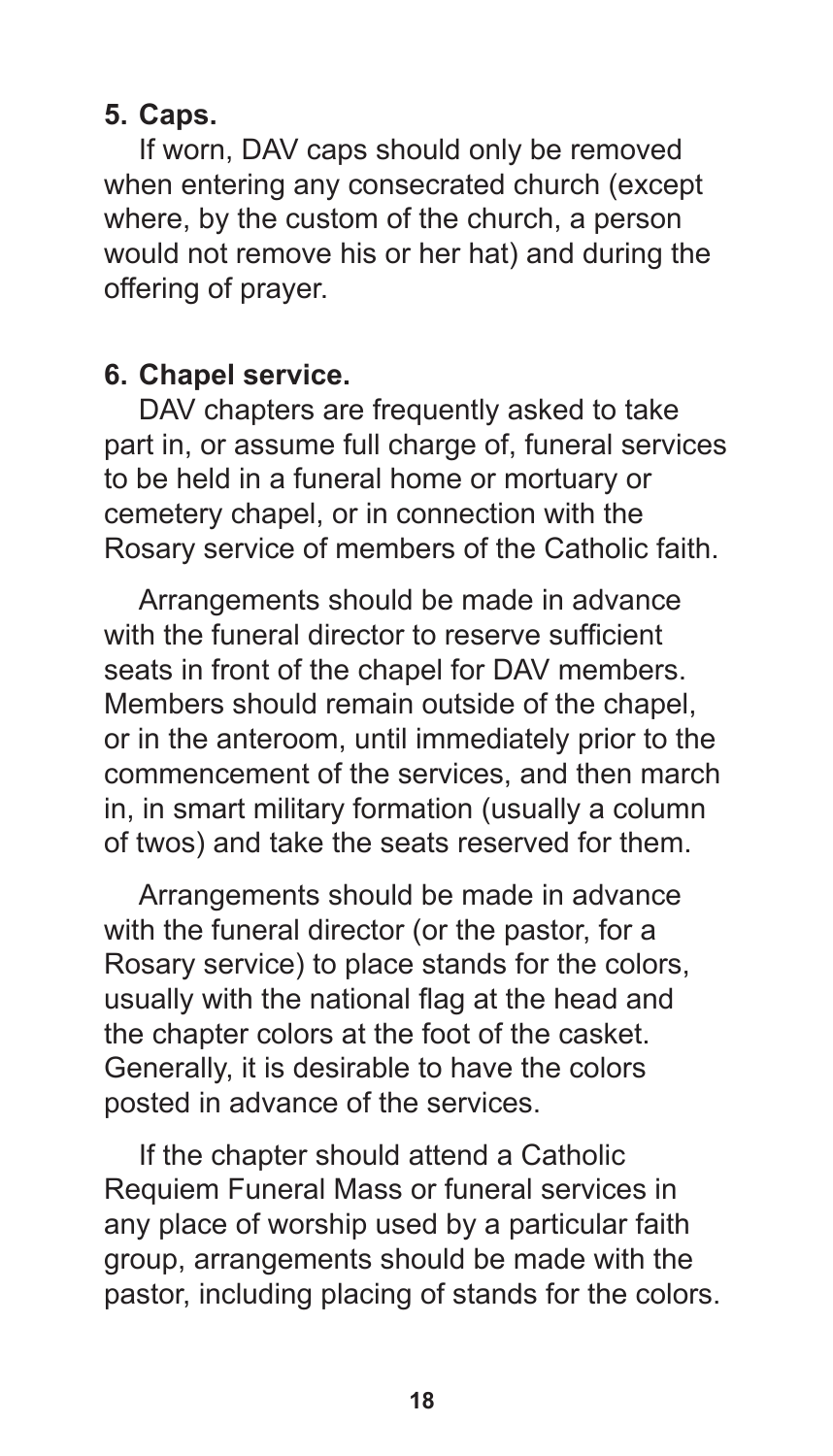<span id="page-20-0"></span>The members line up in two files, outside the church, facing the center, with the colors closest to the church doors. As the casket is carried in, color guards precede the casket, and after the casket is carried through the double file, the commander says: "Close RANKS, front FACE, forward MARCH!" and the Chapter follows immediately behind the casket, in columns of two, into the church. After the Mass, the members follow the colors, in columns of two, ahead of the casket.

### **CHAPEL SERVICE**

(Read paragraph 6, above, "Chapel Service.") The DAV Chapel service follows after any religious or fraternal service. The DAV Chapel Service is not usually held in a consecrated, established church. The Commander and Chaplain take positions beside the casket.

#### **COMMANDER:**

"Comrades and friends, our Supreme Commander has seen fit to call another of our comrades to answer the final roll call. Comrade ." (**NOTE:** here state names, dates of entry into services, of discharge, military organization, rank, etc; also brief history of DAV membership, offices held, etc.)

"Comrade died on (GIVE DATE OF DEATH) from disabilities incurred in the service of his (or her) country. (Omit if inappropriate.) "For many thousands of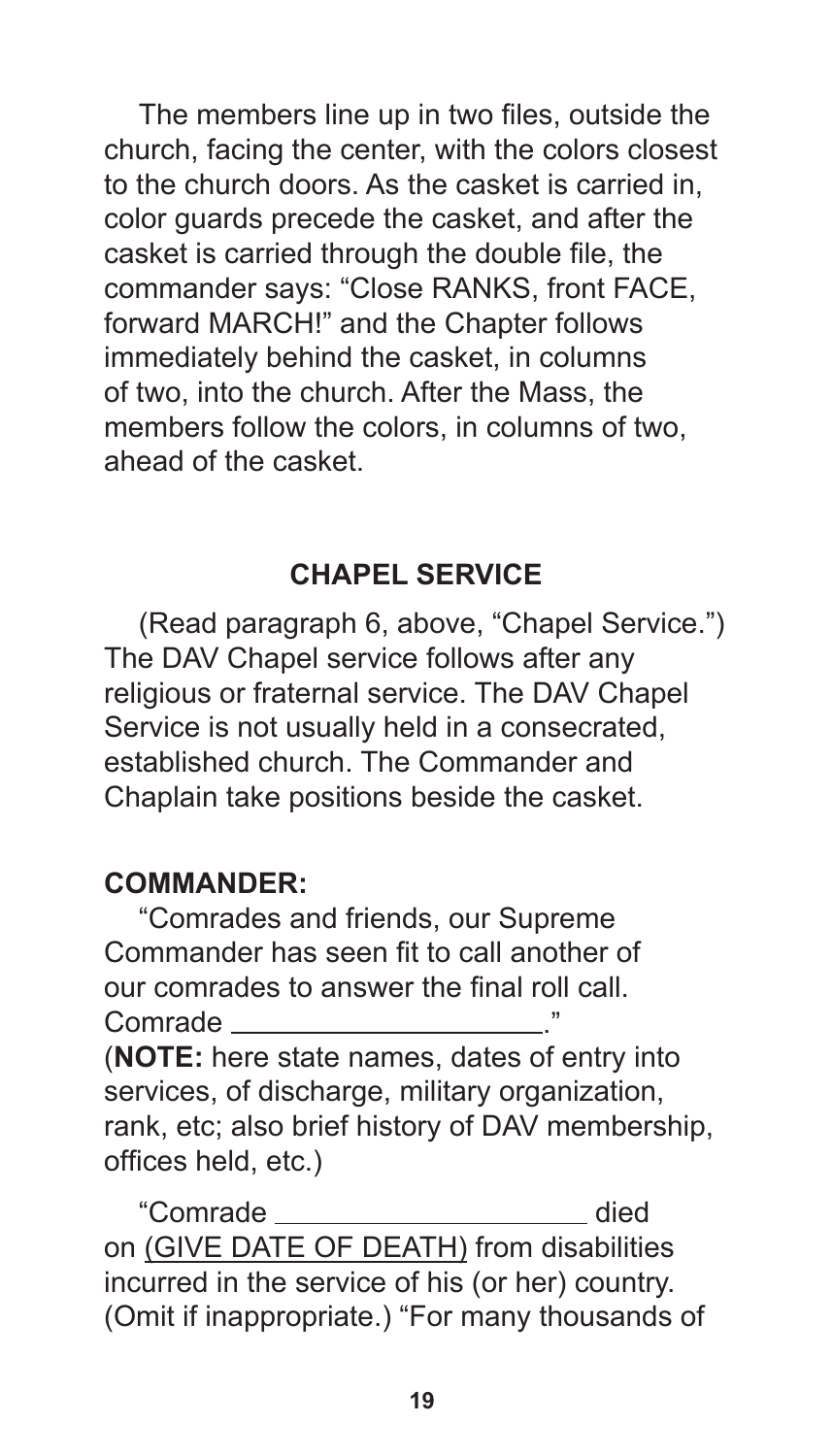veterans who served in time of conflict, and who, like our comrade lying here before us, suffered disabilities as a result of their service, a war never ends until a merciful God sees fit to call them to their eternal reward. No one knows the full extent of their physical suffering. Few realize the economic handicaps they have been forced to endure during the many long years that they have been paying the price of their patriotism.

"Perhaps we members of the Disabled American Veterans, from our own experiences and close, constant contacts with the sufferings of our comrades, can best understand a philosophy of death that brings us a large measure of consolation. For surely, a merciful and just God could not do other than provide a life of future happiness for our departed comrade, as a recompense for the many trials and tribulations he (or she) endured here on earth. It is this thought that gives us the courage to mark our comrade's passing without tears, secure in the knowledge that he (or she) is not dead, but rather, has gone on to something infinitely better than his (or her) happiest moments on earth: that he (or she) has been discharged from this earthly army and accepted for service in that glorious army of the hosts of heaven, where we may hope eventually to join him (or her) in eternal peace."

#### **COMMANDER:**

"Comrades, ATTENTION!" (All rise.)

(If worn, place caps at left shoulder.)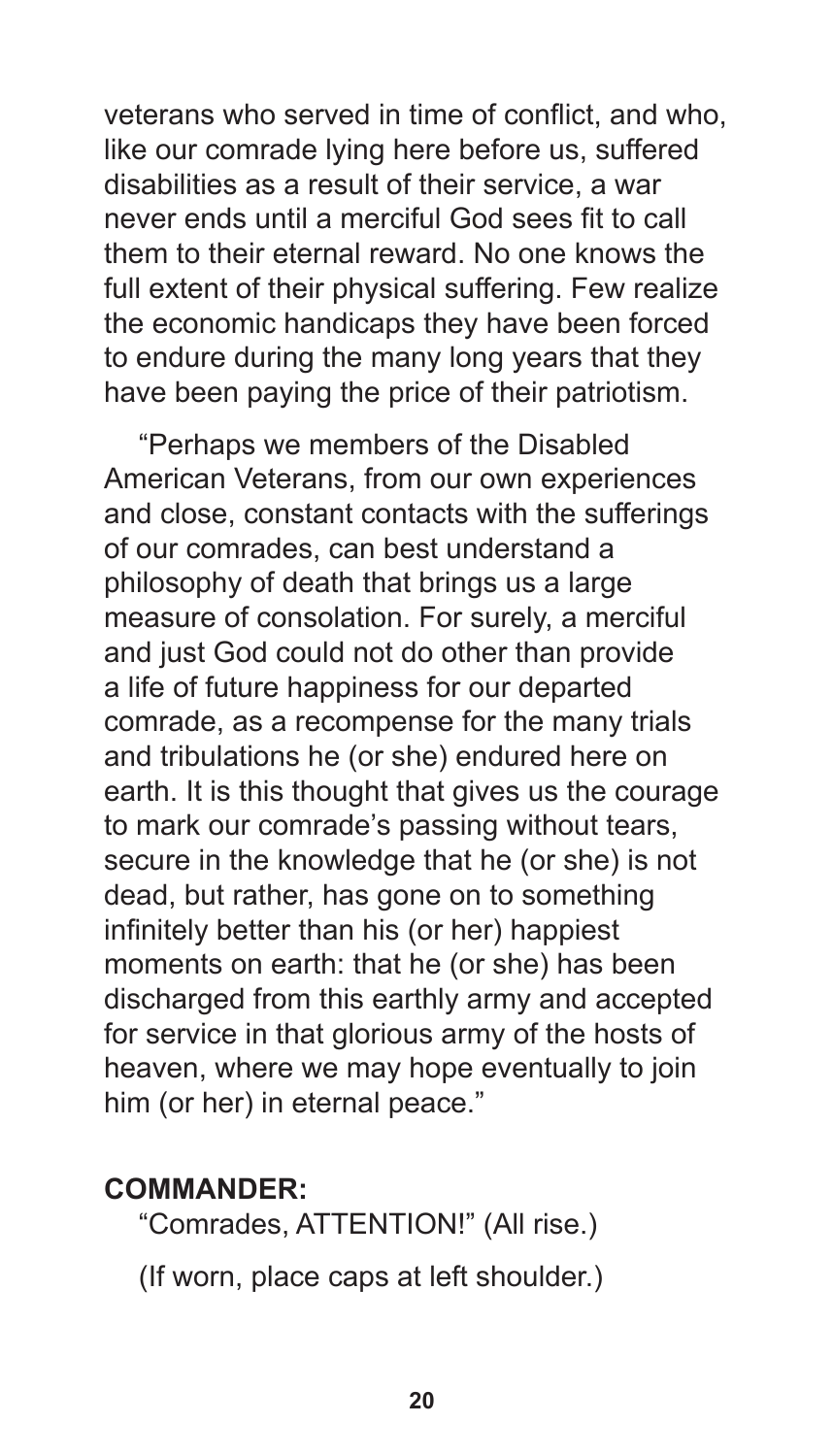### **CHAPLAIN:**

"Heavenly Father, in Your hands are the souls of the living and the dead. Remember, O God, we pray You, the soul of our departed comrade, and conduct it into the place You have prepared for it, in Your Heavenly Kingdom. Bestow Your blessing and extend Your healing power to those of our comrades who are still suffering from the tragedy of war. Lift up the hearts of those burdened with sorrow. Unto Your Name be all honor and glory, forever and ever. Amen."

### **COMMANDER:**

"Comrades, ATTENTION! (Replace caps.) You will join me in a salute to our departed comrade. By the numbers: Hand SALUTE! TWO! Follow me, MARCH!" (Color guards take colors. Members leave in single file, the color guards first, then the commander, the chaplain and the members. Usually, the members pass the open casket on leaving; if so, each stops, comes to attention, salutes, and then passes forward.)

(The members re-form in a column of twos, outside the chapel, or on leaving the church; the commander and chaplain being immediately behind the colors.)

### **COMMANDER:**

"Comrades, ATTENTION! Forward MARCH!"

(Column precedes to a point near the hearse.) "HALT! Open ranks!" (Members stand in two files, facing inward, leaving space for passage of coffin.)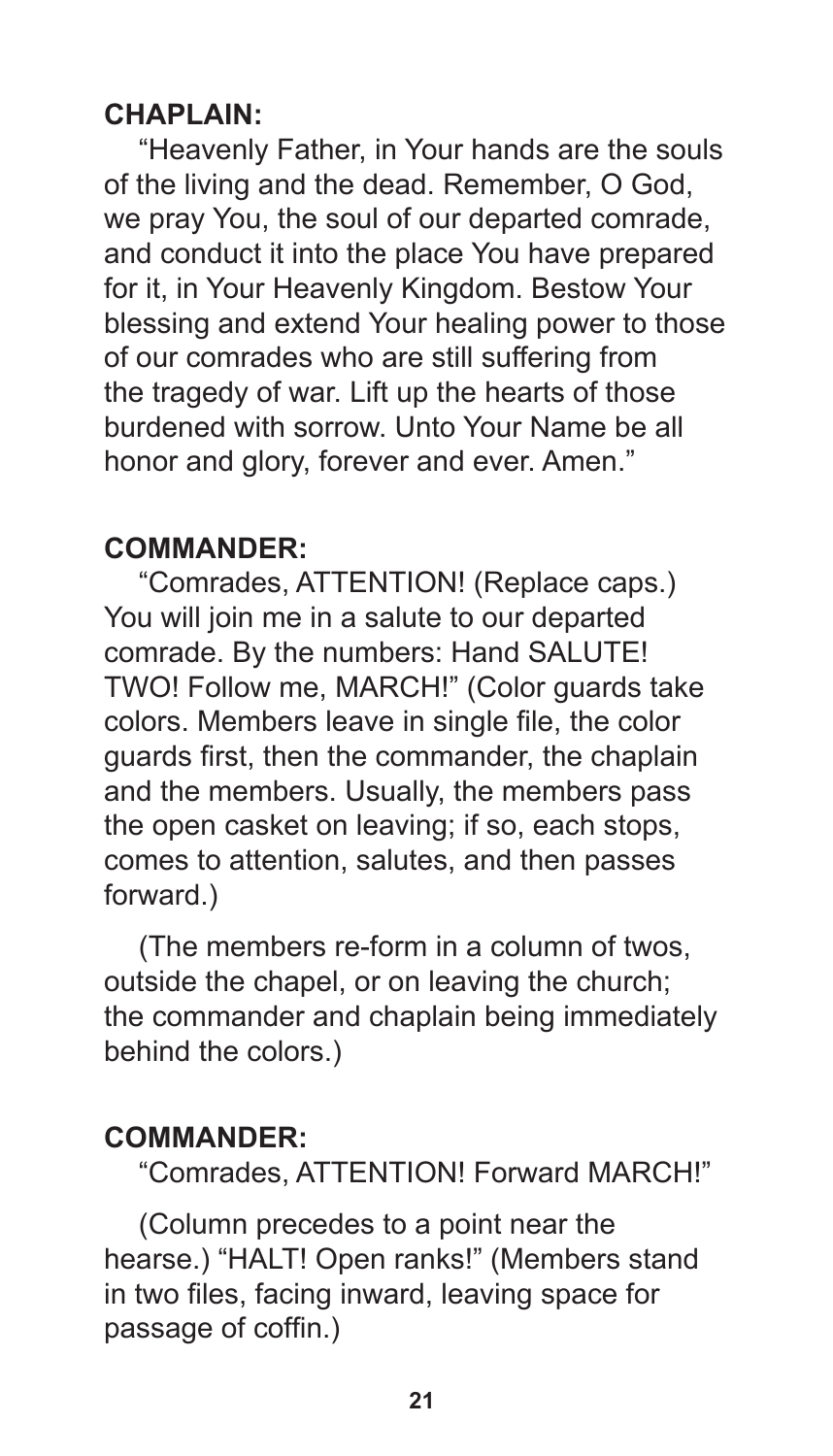<span id="page-23-0"></span>(When casket approaches:)

"Comrades, ATTENTION! By the numbers, hand SALUTE!"

(After the casket is completely in the hearse.)

"TWO!"

Close RANKS! Front, FACE! Forward, MARCH!"

(After marching a respectful distance from the hearse:)

"HALT! DISMISSED!"

# **SERVICE AT THE GRAVE**

The members should fall in, in a column of twos, a respectful distance away from the hearse. The colors should be in front, followed by the commander, the chaplain and the bugler, then by the firing squad, followed by the members.

### **COMMANDER:**

"Comrades! ATTENTION! Forward, MARCH!"

(The column marches to one side of the grave, when the commander says:)

"Column, HALT! Right (or left) FACE!"

(The color guards take position at the foot of the grave; the firing squad is to the right; the commander, chaplain and bugler stand at the head of the grave. The family is on one side of the grave, with the family and guests behind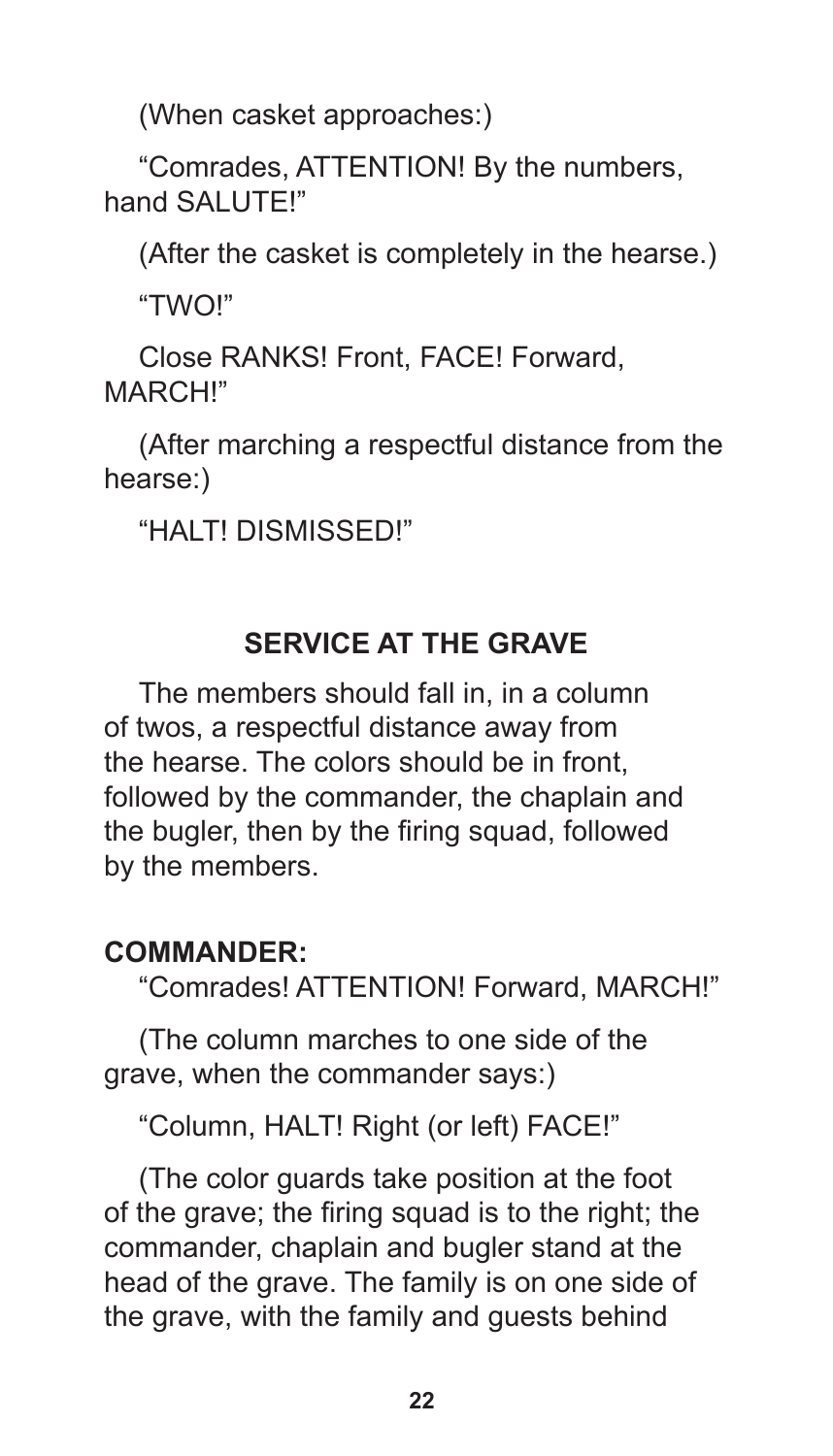them. DAV members stand in double file on opposite side, facing grave, at attention.

### **COMMANDER:**

"We are assembled here to offer our last tribute of respect and affection to our departed comrade, (name of deceased). As the years toll by, we note with sorrow and regret, as the ranks of veterans diminish. One by one our comrades leave us; one by one they pass into the great beyond to join the company of heroic men and women who have defended our country under arms. Their departure leaves our hearts heavy with sorrow. Assembled here beside the final resting place of our departed comrade, (name of deceased), let us give heed to the words of our chaplain." (If worn, place DAV caps at left shoulder. The firing squad and color guard come to position of parade rest, with bowed heads.)

# **CHAPLAIN:**

"O, Lord our God, Whose days are without end, and Whose mercy is everlasting. You are the refuge of our souls, the strength of our lives, and our portion forever. We come to You; we trust in You; let us not be confounded nor dismayed.

"God of Battles! Author of Peace! As our comrades depart to be with You, and we march on with broken ranks, help us to be faithful to their memory, and loyal to the Spirit that animated them. Help us to perpetuate their memory by noble consecration to their ideals.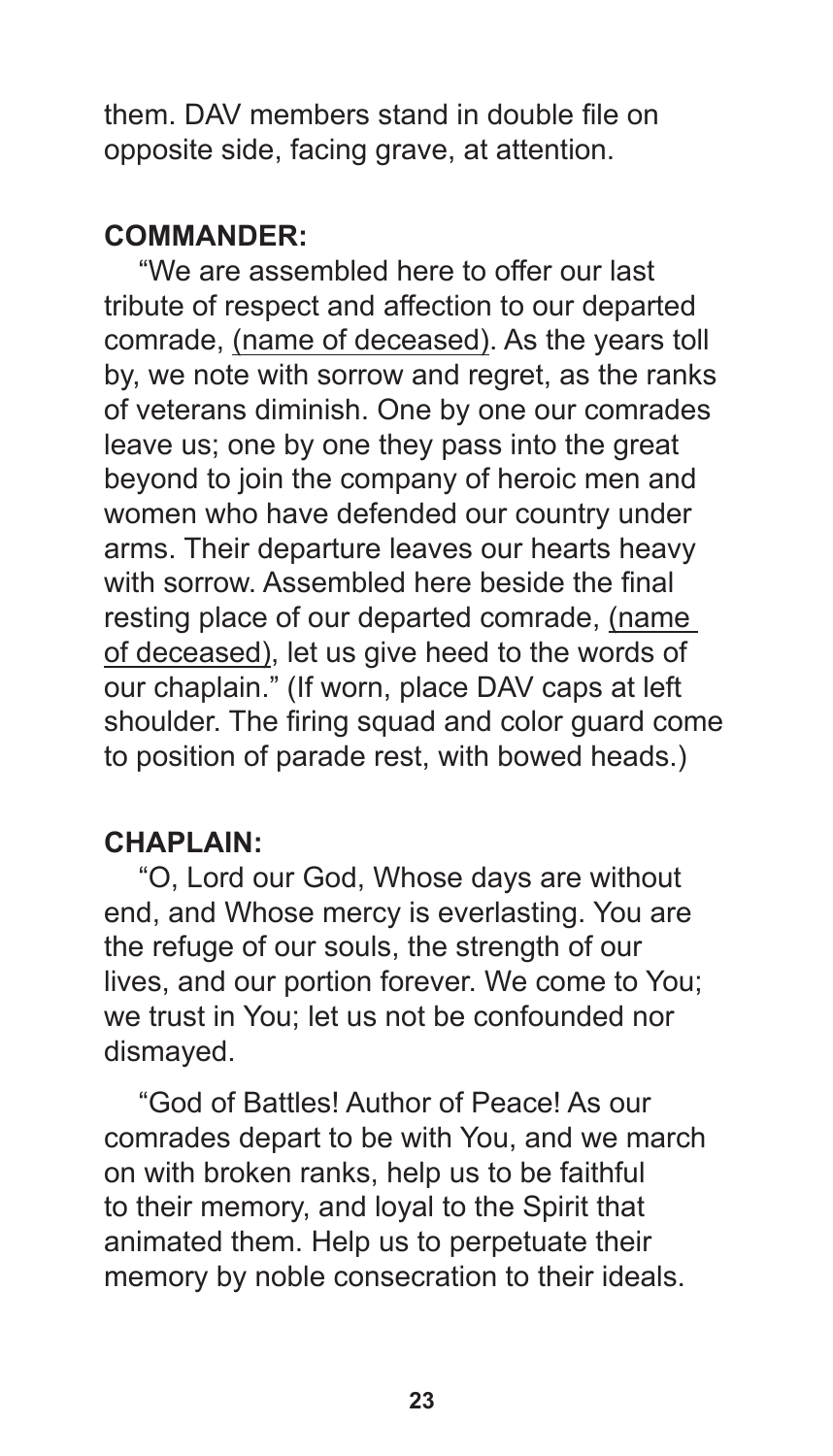<span id="page-25-0"></span>In comradeship, loyalty and devotion may we continue worthy of their sacred memory.

"O, Lord, in Your goodness and mercy, grant unto bereaved family and friends comfort and consolation.

"Prepare, O God, we pray You, our minds and hearts for this life with all its vicissitudes and responsibilities, for death with all its mystery and solemnity, and bring us finally through Your Grace into the reunited comradeship of everlasting life. World without end.

"AMEN!" (Replace caps.)

#### **COMMITTAL**

#### **OFFICER OF THE DAY:**

"Squad, ATTENTION! Present, ARMS!"

#### **COMMANDER:**

"Comrades, parade, REST!"

(If worn, DAV caps are removed, placed over the left shoulder; color guards, firing squad assume parade rest; all bow heads.)

#### **CHAPLAIN:**

"Death is a path that must be trod, if man would ever pass to God. Swift to its close ebbs life's day; earth's joys grow dim and fade away; change and decay alone we see.

Though we walk through the valley of the shadow of Death; we will fear no evil, for You are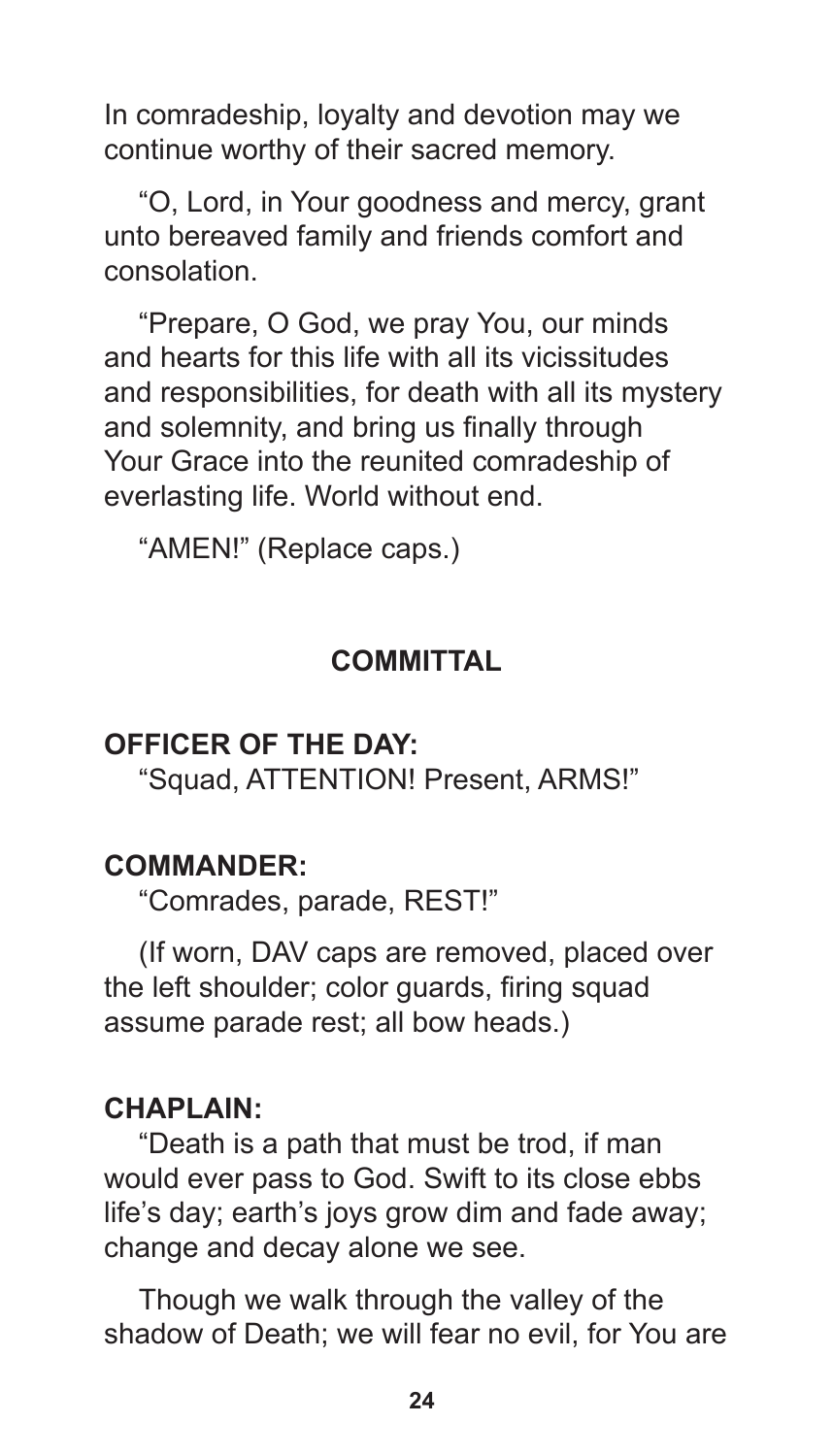with us. Veteran of war, well done! Your glorious warfare's past. The battle's fought, the race is won, and you are crowned at last.

"Our comrade lies down to rest awhile, under the arching sky, awaiting the bugle's call. Behold the silver cord is loosed; the golden bowl is broken.

(As earth or flowers are cast on the coffin.)

"We therefore commit his (or her) body to the grave, earth to earth, ashes to ashes, dust to dust, looking for resurrection and eternal life, to the honor and glory of God forever.

........AMEN!"

### **COMMANDER:**

"Comrades, ATTENTION!"

# **OFFICER OF THE DAY:**

.........Order ARMS.

Order Arms. Prepare TO FIRE.

(With blank ammunition,) LOAD.

| READY! | AIM! | FIRE! |
|--------|------|-------|
| READY! | AIM! | FIRE! |
| READY! | AIM! | FIRE! |

# **BUGLER:**

(Sounds "Taps." Members come to salute at first note, and hold salute until last note sounded.)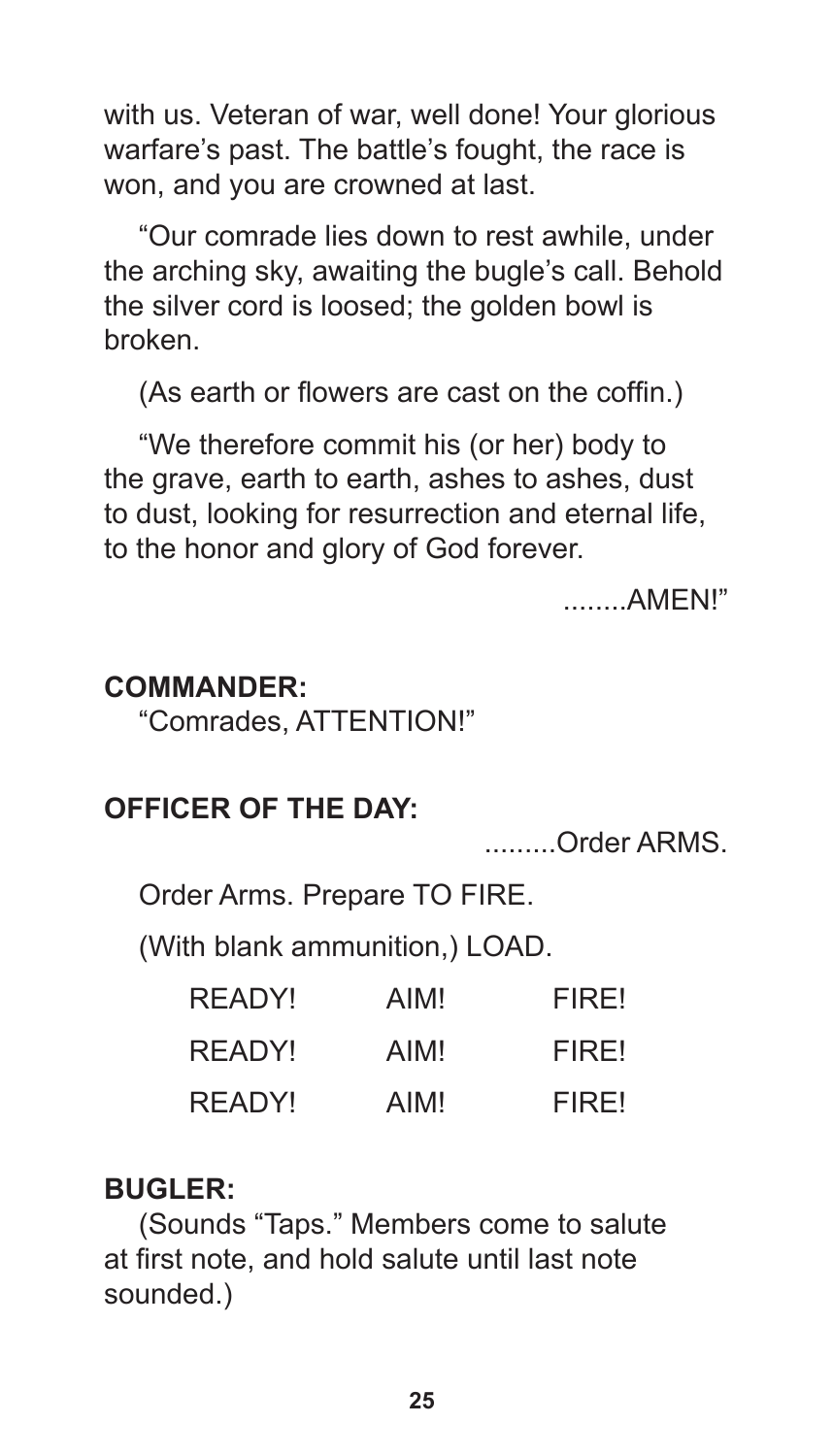**OFFICER OF THE DAY:** (On first note of "TAPS.") "Present ARMS." (Then after Taps is sounded.) "ORDER ARMS."

#### **COMMANDER:**

"Taps are sounded."

"Lights extinguished.

"Warfare ended.

"Our comrade sleeps.

........Farewell!"

"Comrades, ATTENTION!"

(Flag is removed from casket by body bearers, folded, and presented to next of kin by commander, with appropriate statement, such as: "This flag is offered by a grateful nation in memory of the faithful service performed by our departed comrade.")

#### **COMMANDER:**

"Comrades, Fall IN!"

(Color guards take position at extreme end of double file, followed by commander, chaplain and bugler, then by firing squad, body bearers and DAV members.)

"Right (or left) FACE! Forward, MARCH!"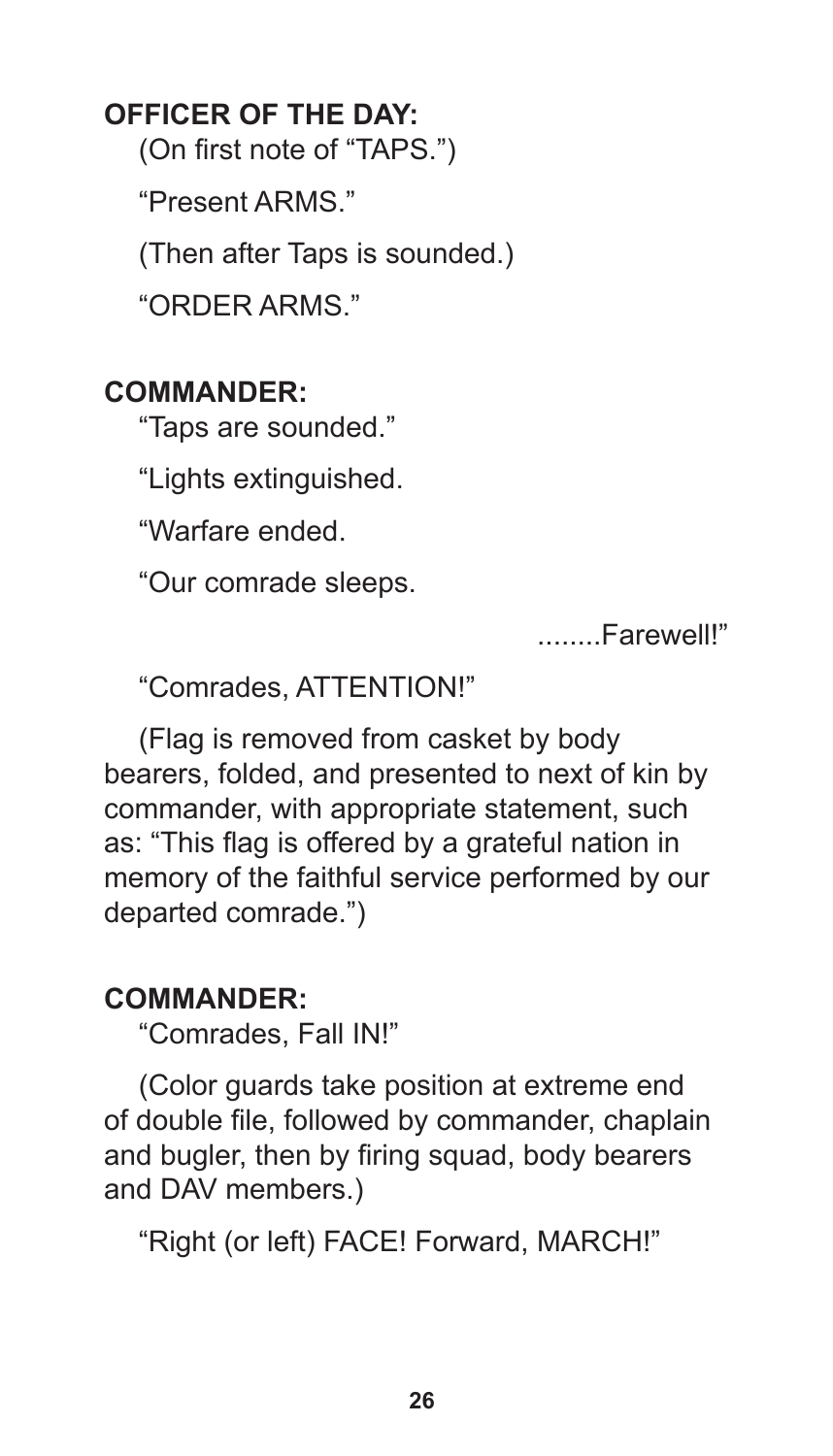<span id="page-28-0"></span>(When column has withdrawn from the grave, a respectful distance, the commander gives the command:)

"Column, HALT! DISMISSED!"

(**NOTE:** If a firing squad is not available, omit parts following name of officer set in BOLD FACE, after "Committal.")

### **MISCELLANEOUS**

# **OFFICIAL DAV CAPS**

Although not required, official DAV caps may be purchased from National Headquarters.

(**NOTE:** The copyright, patent of the DAV emblem, is owned by the DAV National Headquarters and may not be reproduced commercially without National Headquarters' written approval and permission. The emblem is protected by federal law.)

**National Officers' Official DAV Cap.**

Material: serge or whipcord. Style: oversea. Color: White crown, red sides with gold piping and gold letters. (Not to be worn by appointive national officers after expiration of term of office.)

**Department Officers' Official DAV Cap.**  Material: serge or whipcord. Style: oversea. Color: white crown and white sides and gold lettering, with gold piping. (Not to be worn by appointive department officers after expiration of term of office.)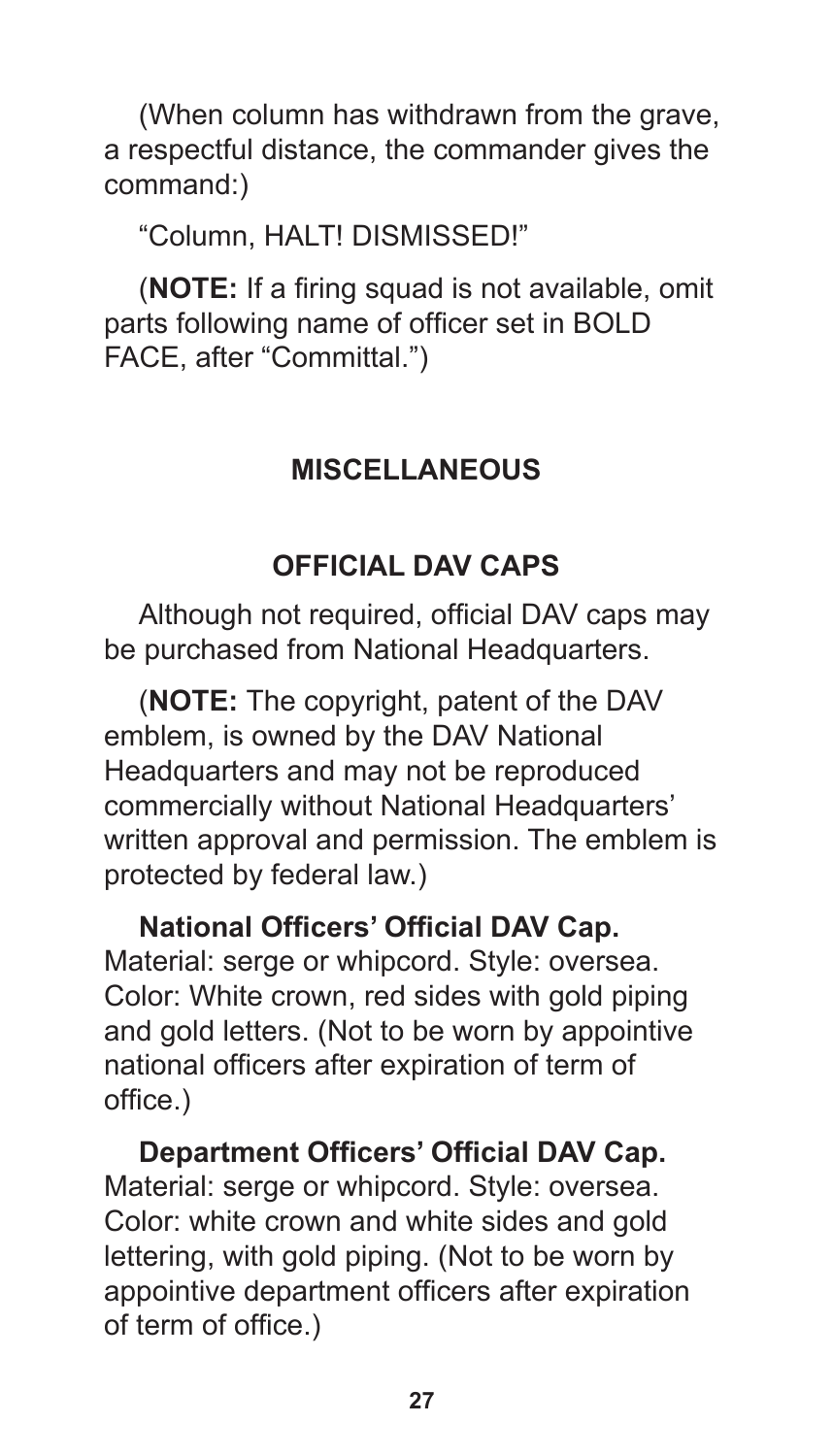**Past Department Commanders' Official DAV Cap.** Material: serge or whipcord. Style: oversea. Color: gold crown and blue sides and gold lettering, with gold piping.

**Official DAV Caps for Chapter Officers and Members.** Material: serge or whipcord. Style: oversea. Color: Navy blue with gold piping and gold lettering.

All DAV caps will carry gold embroidered letters DAV in the triangle-right front—and the official DAV embroidered two-inch DAV emblem on the left side of the cap 1 1/2 inches from the front.

Regulations permit the placing on the wearers' cap the following: chapter, department, division insignia, officers' titles past and present, service years (years office was held) and Life Member. These may be embroidered in gold, or patches secured from National Headquarters may be used.

When wearing the DAV cap, members should consider themselves to be in uniform.

When attending any DAV chapter or organization meeting or in attendance at any patriotic gathering or in public and wearing the DAV cap, the member should conform to all military regulations and customs of the armed forces of the United States insofar as they pertain to the salute to the national anthem and the flag of our country.

He or she should hold the salute at the playing of the national anthem and should hold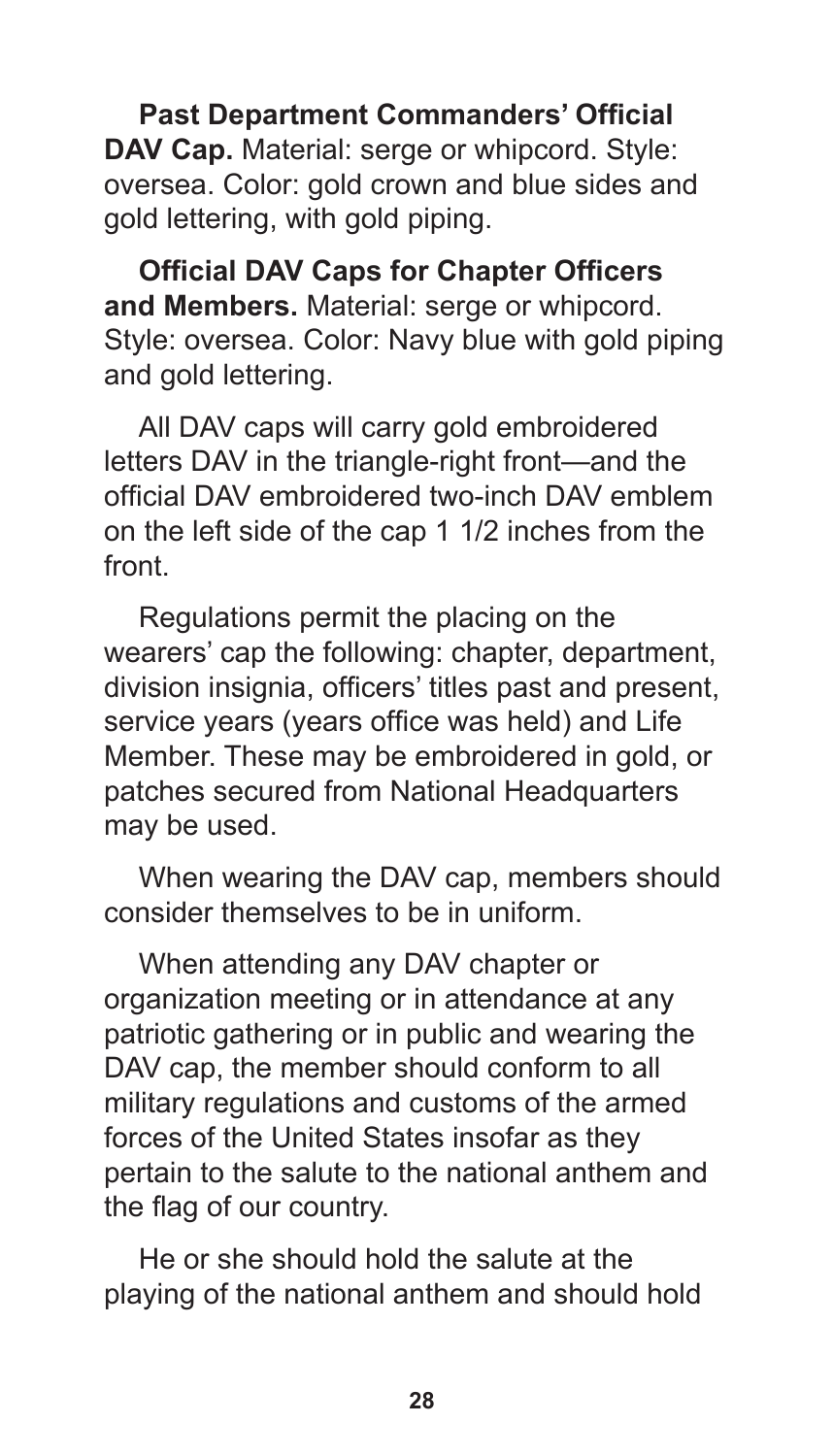<span id="page-30-0"></span>the salute at the passing of the colors in parade if he or she is wearing the DAV cap.

It should be remembered at all times that the wearing of the DAV cap indicates to our members and to the public that requirements of previous honorable military service in the armed forces of the United States during time of war have been met. It is a badge of honor. While wearing the DAV cap, members should so conduct themselves at all times as to bring further honor and respect to our organization and its membership and by such conduct instill in the mind of the public that confidence in our integrity and reliability so necessary when called upon for assistance by civil and military authorities in time of emergency.

No appointive national officer may wear his or her national cap except during his or her term of office.

When attending a testimonial banquet or convention banquet, DAV caps are removed during the eating of the meal.

### **OFFICIAL DAV UNIFORMS**

**Material:** Dark navy blue serge guaranteed 12 to 24 ozs. in weight, cold water shrunk, colorfast and indelibly stamped MOTH-PROOFED. Serge to be 2-ply warp and filling or any white material suitable for summer wear.

**Coat:** Single-breasted, four-button sack with straight front to fit easily over chest and shoulders and to be slightly fitted at the waist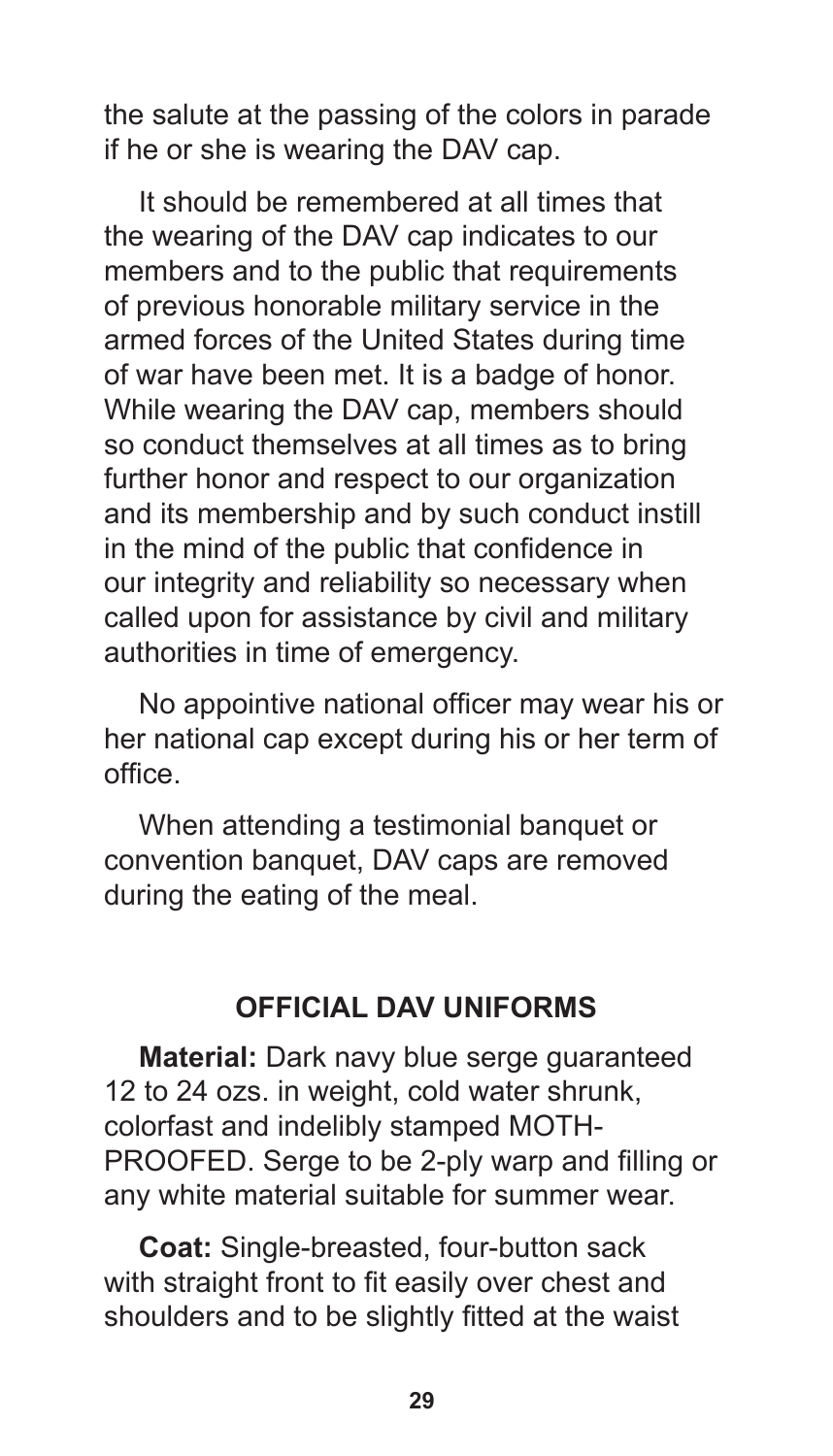so as to conform to the figure. Belt hooks at waistline. (Eisenhower jacket optional).

Length: Coat to extend about 1 inch below crotch according to the height of the wearer.

**Lapels:** Coat to be made with peaked lapels, and the notch between collar and lapel not to be wider than 1/2 inch nor narrower than 1/4 inch.

**Shoulder Loops:** Coat to be fitted with shoulder loops of blue serge finished with regulation gold and blue silk combination braid. (Secure braid from DAV National Headquarters.)

**Pockets:** Two outside patch breast pockets with box plait in center and scalloped flap to button. No outside lower pockets, but square flaps to button. Flap to be 2 7/8 inches wide, 8 1/2 inches at top and 8 3/4 inches at bottom. All pocket flaps to be piped with regulation gold and blue silk combination braid. (Secure from National Headquarters.) One inside breast and one inside cash pocket.

**Lining:** Coat to be half or full lined at option of wearer with first quality rayon lining.

**Buttons:** Regulation blue enameled goldplated DAV buttons, which must be purchased from DAV National Headquarters. All buttons sewed on, and the four buttons on front reinforced with small black buttons on the inside facing.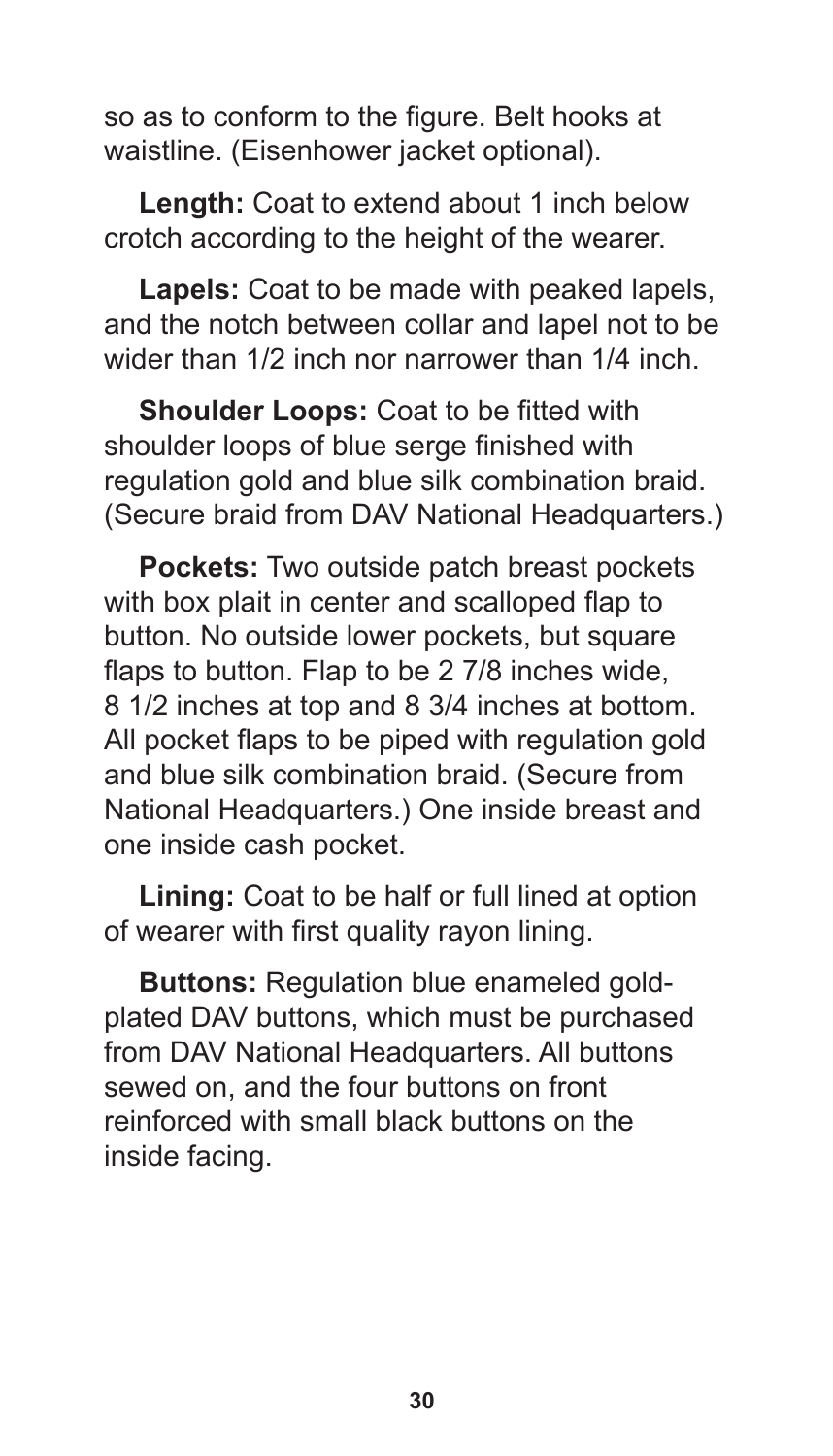# **HISTORY OF DAV EMBLEM**

<span id="page-32-0"></span>Probably you have seen the DAV emblem in most of the forms existing today. It appears on lapel pins, flags and shoulder patches. It is a familiar part of all DAV caps. It is used on stationery, official documents, awards, plaques, business cards and many other forms of official DAV material. Ever wonder how or why DAV adopted its official emblem?

Our emblem was selected as the official symbol of the Disabled American Veterans when our organization was founded, in 1921. At that time, the organization was known as the Disabled American Veterans of the World War.

The emblem is a replica of an original etching drawn and designed by a well known artist of that day—E. H. Blashfield—at the special request of President Woodrow Wilson. It was used as the central design on a certificate which was presented to every soldier, sailor, and marine who had been wounded in action during honorable service in World War I.

The impressive certificate was headed by the words, "Columbia Gives to Her Son the Accolade of the New Chivalry of Humanity." The emblem was displayed under those colorful words. Below it, the name of the man and the unit with which he served was printed, and under that the following words: "Served With Honor in the World War and Was Wounded in Action."

The certificate was signed by President Woodrow Wilson.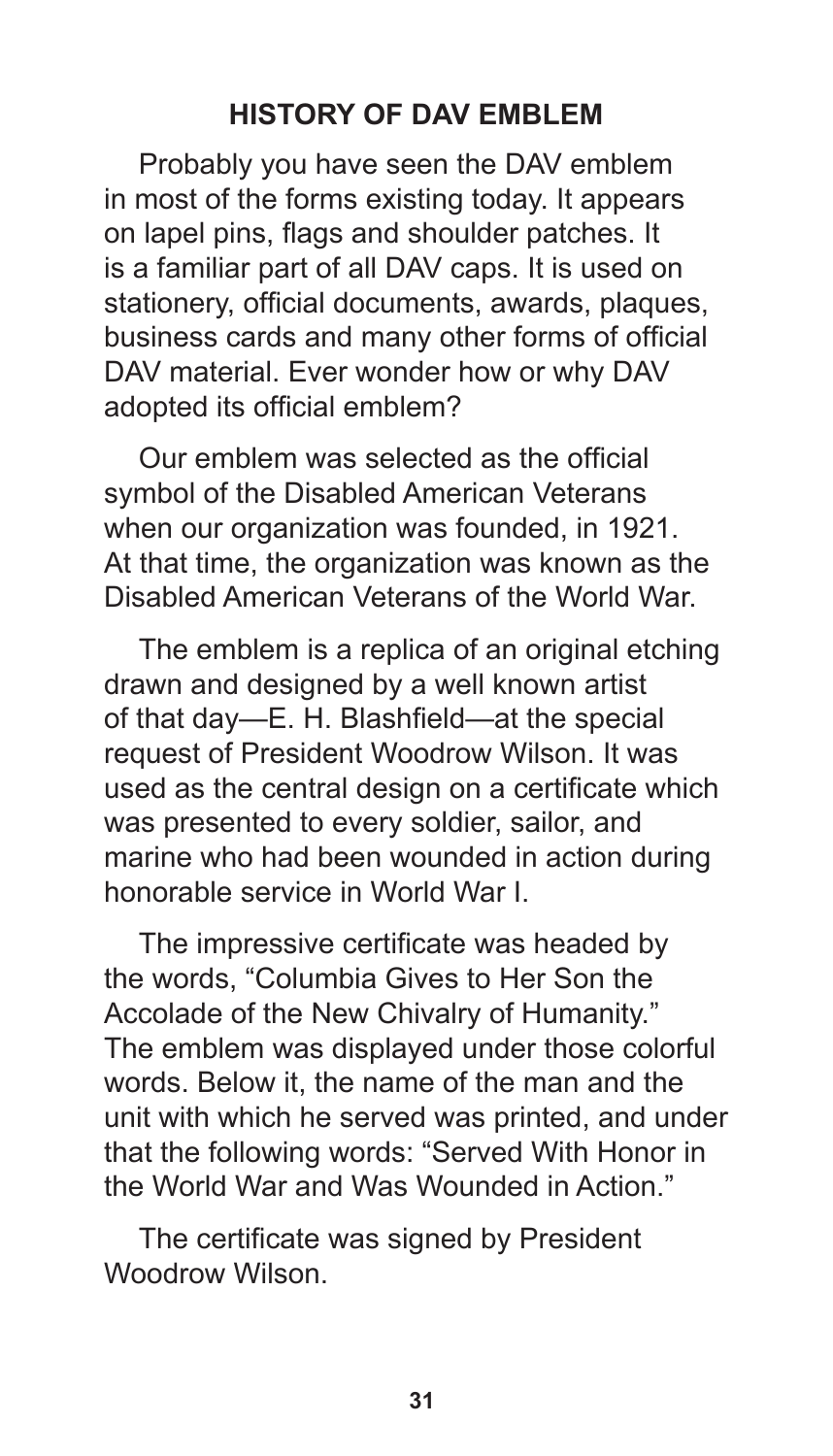Several characters of importance are in the design. Our flag, of course, is seen in the righthand background.

The woman in the long flowing white gown is Columbia. Who is Columbia? Several years before the Revolutionary War, many of the people living in the thirteen colonies felt that our country should have been named Columbia after its discoverer, Christopher Columbus. Throughout the war, poets used the name "Columbia" to describe their new nation, which was to become the United States. The name continued to become popularized after the war, and a symbolic figure of a woman dressed in flowing garments and holding an American flag emerged from the pens of artists. It became a familiar figure for statues and pageants to depict America. Some people think the statue on the Capitol dome in Washington, D.C., is Columbia. But it isn't. That is a statue called the Statue of Freedom.

Columbia, in the DAV emblem, is knighting a World War I soldier. She is honoring him for his bravery in protecting humanity, and a group of soldiers stands at attention in the background.

President Wilson and the artist authorized our organization to use the design for the official emblem of the Disabled American Veterans of the World War. The emblem was adopted.

One of the original founders of DAV, Judge Robert S. Marx, applied for and was granted a patent on the emblem in 1921. It has been used since that time.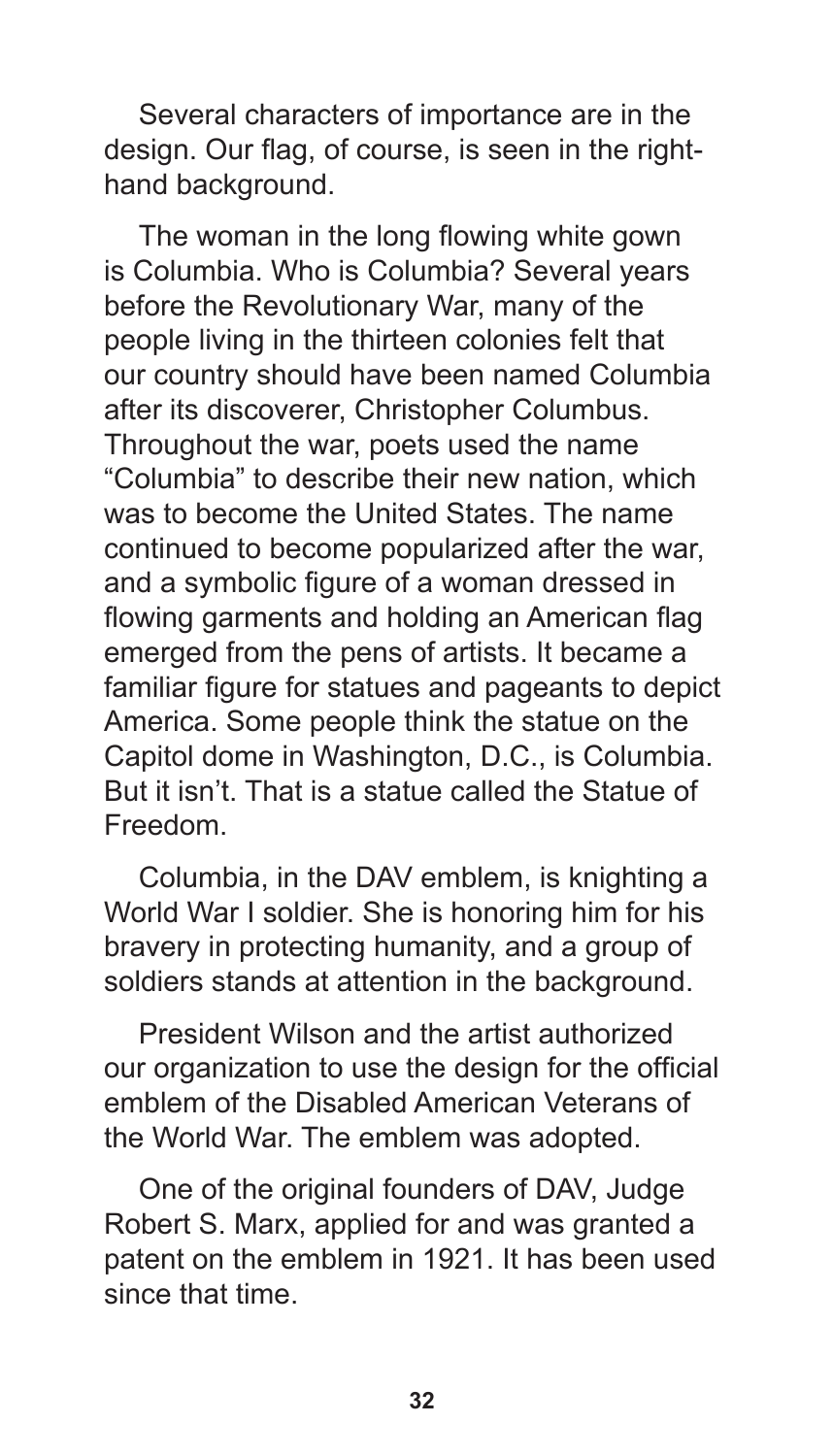# <span id="page-34-0"></span>**APPROVED FLAG CUSTOMS**

# **How to Display the Flag**

The following codification of existing rules and customs pertaining to the display and use of the flag of the United States of America is established for the use of such civilians or civilian groups or organizations as may not be required to conform with regulations promulgated by one or more executive departments of the government of the United States. The flag of the United States, for the purpose of this chapter, shall be defined according to Sections 1 and 2 of Title 4 and Executive Order 10834 issued pursuant thereto.

# **Time and Occasions for Display**

(a) It is the universal custom to display the flag only from sunrise to sunset on buildings and on stationary flagstaffs in the open. However, when a patriotic effect is desired, the flag may be displayed 24 hours a day if properly illuminated during the hours of darkness.

(b) The flag should be hoisted briskly and lowered ceremoniously.

(c) The flag should not be displayed on days when the weather is inclement, except when an all-weather flag is displayed.

(d) The flag should be displayed on all days, especially on New Year's Day, January 1; Inauguration Day, January 20; Martin Luther King Jr.'s birthday, the third Monday in January; Lincoln's Birthday, February 12; Washington's Birthday, third Monday in February; Easter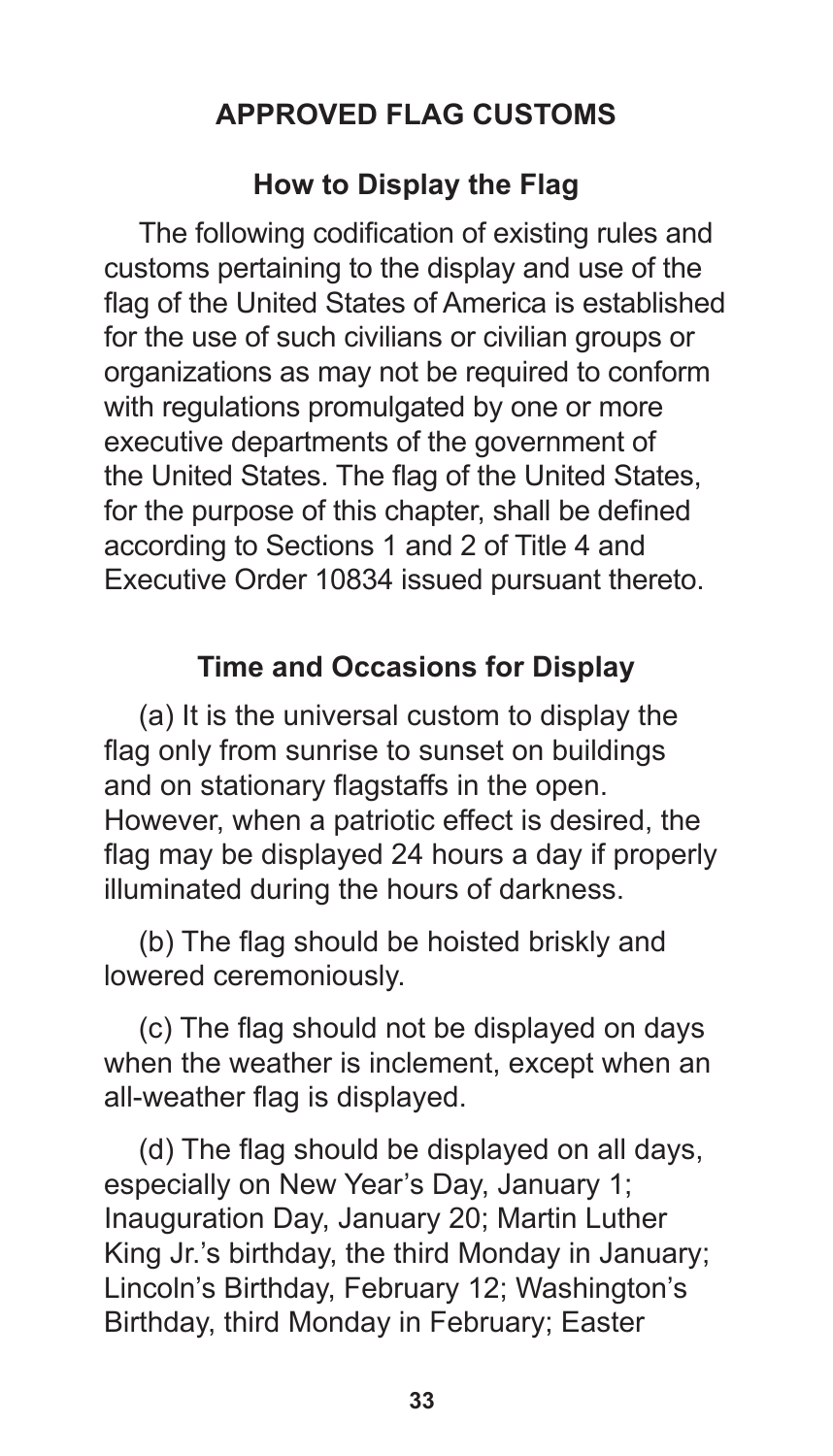<span id="page-35-0"></span>Sunday (variable); Mother's Day, second Sunday in May; Armed Forces Day, third Saturday in May; Memorial Day (half-staff until noon), the last Monday in May; Flag Day, June 14; Independence Day, July 4; Labor Day, first Monday in September; Constitution Day, September 17; Columbus Day, second Monday in October; Navy Day, October 27; Veterans Day, November 11; Thanksgiving Day, fourth Thursday in November; Christmas Day, December 25; and such other days as may be proclaimed by the President of the United States; the birthdays of states (date of admission); and on state holidays.

(e) The flag should be displayed daily on or near the main administration building of every public institution.

(f) The flag should be displayed in or near every polling place on election days.

(g) The flag should be displayed during school days in or near every schoolhouse.

### **Position and Manner of Display**

The flag, when carried in a procession with another flag or flags, should be either on the marching right; that is, the flag's own right, or, if there is a line of other flags, in front of the center of that line.

(a) The flag should not be displayed on a float in a parade except from a staff, or as provided in subsection (i) of this section.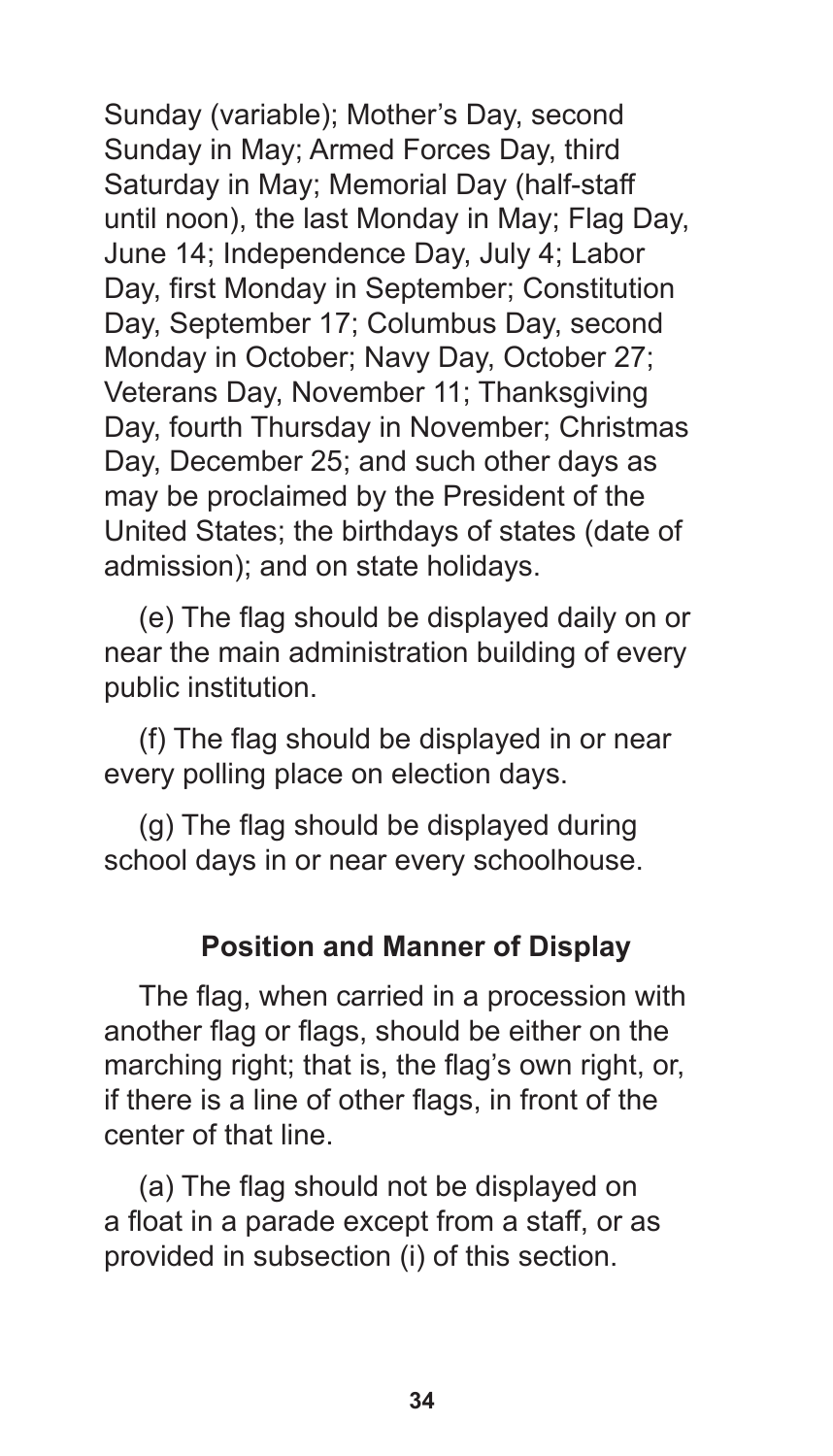(b) The flag should not be draped over the hood, top, sides, or back of a vehicle or of a railroad train or a boat. When the flag is displayed on a motorcar, the staff should be fixed firmly to the chassis or clamped to the right fender.

(c) No other flag or pennant should be placed above or, if on the same level, to the right of the flag of the United States of America, except during church services conducted by naval chaplains at sea, when the church pennant may be flown above the flag during church services for the personnel of the Navy. No person shall display the flag of the United Nations or any other national or international flag equal, above, or in a position of superior prominence or honor to or in place of the flag of the United States or any territory or possession thereof: Provided, That nothing in this section shall make unlawful the continuance of the practice heretofore followed of displaying the flag of the United Nations in a position of superior prominence or honor, and other national flags in positions of equal prominence or honor, with that of the flag of the United States at the headquarters of the United Nations.

(d) The flag of the United States of America, when it is displayed with another flag against a wall from crossed staffs, should be on the right, the flag's own right, and its staff should be in front of the staff of the other flag.

(e) The flag of the United States of America should be at the center and at the highest point of the group when a number of flags of states or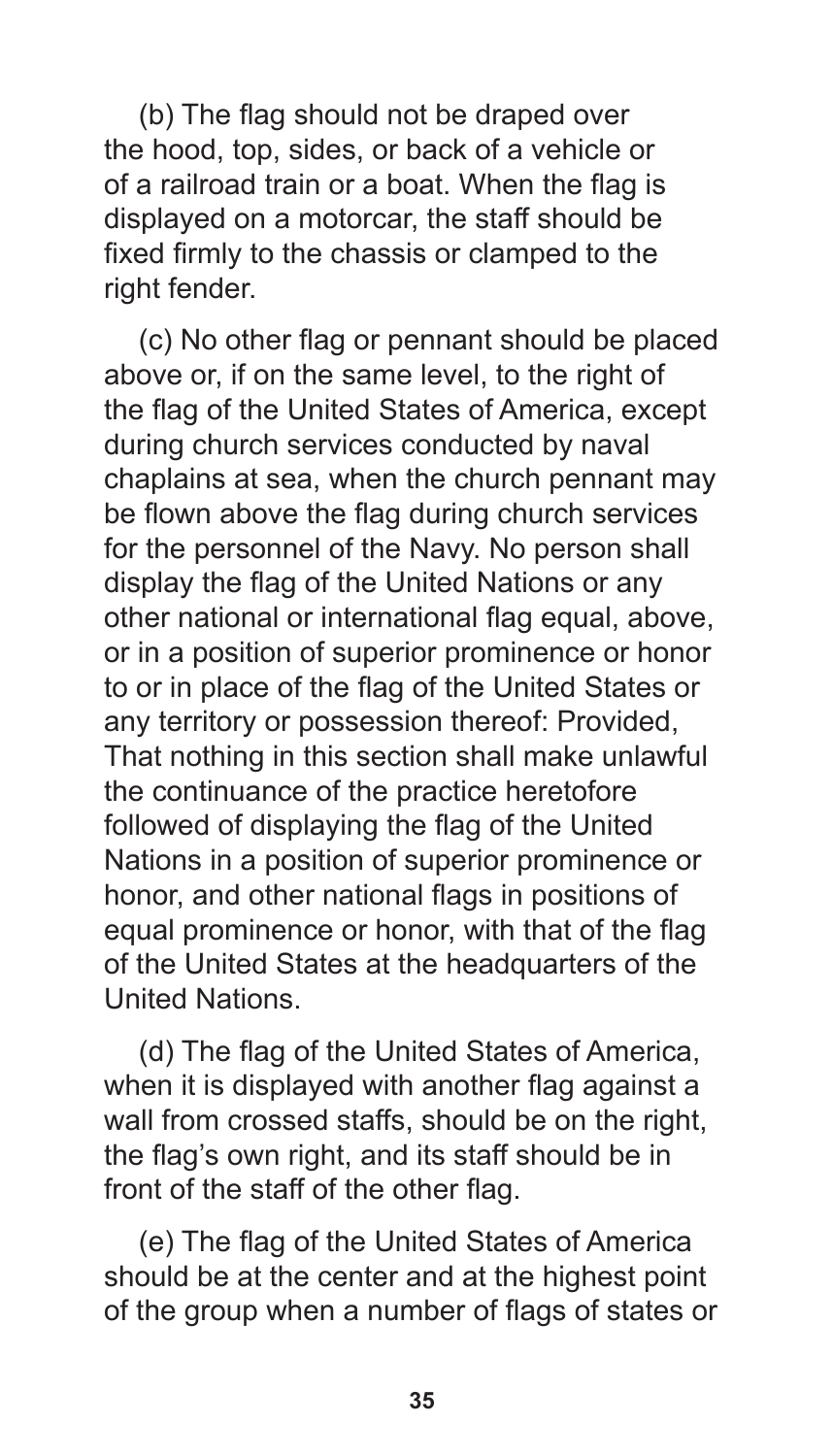localities or pennants of societies are grouped and displayed from staffs.

(f) When flags of states, cities, or localities, or pennants of societies are flown on the same halyard with the flag of the United States, the latter should always be at the peak. When the flags are flown from adjacent staffs, the flag of the United States should be hoisted first and lowered last. No such flag or pennant may be placed above the flag of the United States or to the United States flag's right.

(g) When flags of two or more nations are displayed, they are to be flown from separate staffs of the same height. The flags should be of approximately equal size. International usage forbids the display of the flag of one nation above that of another nation in time of peace.

(h) When the flag of the United States is displayed from a staff projecting horizontally or at an angle from the window sill, balcony, or front of a building, the union of the flag should be placed at the peak of the staff unless the flag is at half-staff. When the flag is suspended over a sidewalk from a rope extending from a house to a pole at the edge of the sidewalk, the flag should be hoisted out, union first, from the building.

(i) When displayed either horizontally or vertically against a wall, the union should be uppermost and to the flag's own right, that is, to the observer's left. When displayed in a window, the flag should be displayed in the same way, with the union or blue field to the left of the observer in the street.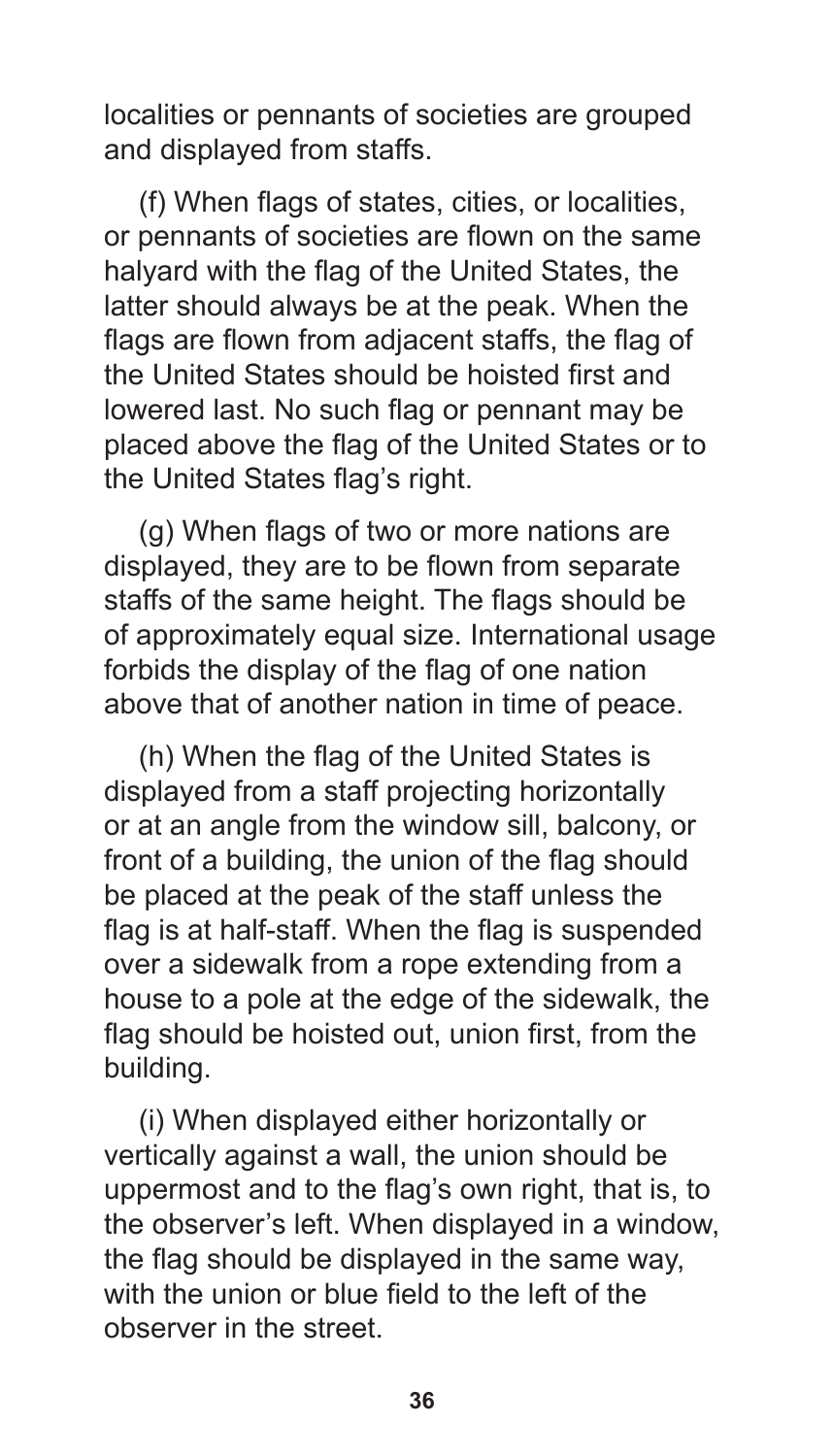(j) When the flag is displayed over the middle of the street, it should be suspended vertically with the union to the north in an east and west street or to the east in a north and south street.

(k) When used on a speaker's platform, the flag, if displayed flat, should be displayed above and behind the speaker. When displayed from a staff in a church or public auditorium, the flag of the United States of America should hold the position of superior prominence, in advance of the audience, and in the position of honor at the clergyman's or speaker's right as he faces the audience. Any other flag so displayed should be placed on the left of the clergyman or speaker or to the right of the audience.

(l) The flag should form a distinctive feature of the ceremony of unveiling a statute or monument, but it should never be used as the covering for the statute or monument.

(m) The flag, when flown at half-staff, should be first hoisted to the peak for an instant and then lowered to the half-staff position. The flag should be again raised to the peak before it is lowered for the day. On Memorial Day, the flag should be displayed at half-staff until noon only, then raised to the top of the staff. By order of the president, the flag shall be flown at half-staff upon the death of principal figures of the United States government and the governor of a state, territory, or possession, as a mark of respect to their memory. In the event of the death of other officials or foreign dignitaries, the flag is to be displayed at half-staff according to presidential instructions or orders, or in accordance with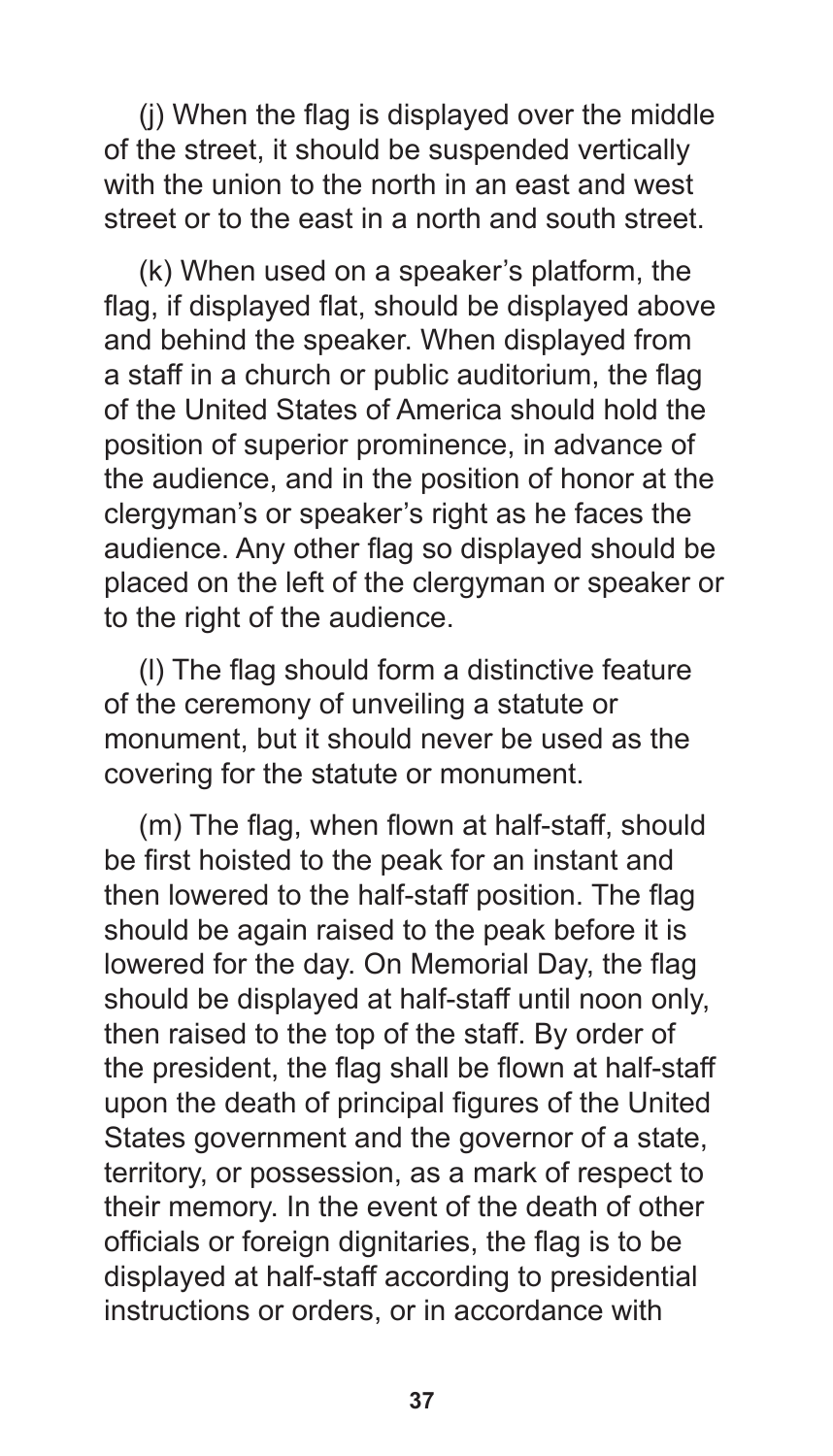recognized customs or practices not inconsistent with law. In the event of the death of a present or former official of the government of any state, territory, or possession of the United States or the death of a member of the Armed Forces from any state, territory, or possession of the United States, the governor of that state, territory, or possession may proclaim that the National flag shall be flown at half-staff, and the same authority is provided to the mayor of the District of Columbia with respect to present or former officials of the District of Columbia and members of the Armed Forces from the District of Columbia. When the governor of a state, territory, or possession, or the mayor of the District of Columbia, issues a proclamation under the preceding sentence that the national flag be flown at half-staff in that state, territory, or possession or in the District of Columbia because of the death of a member of the Armed Forces, the national flag flown at any federal installation or facility in the area covered by that proclamation shall be flown at half-staff consistent with that proclamation. The flag shall be flown at half-staff thirty days from the death of the president or a former president; ten days from the day of death of the vice president, the chief justice or a retired chief justice of the United States or the speaker of the House of Representatives; from the day of death until interment of an associate justice of the Supreme Court, a secretary of an executive or military department, a former vice president, or the governor of a state, territory, or possession; and on the day of death and the following day for a member of Congress. The flag shall be flown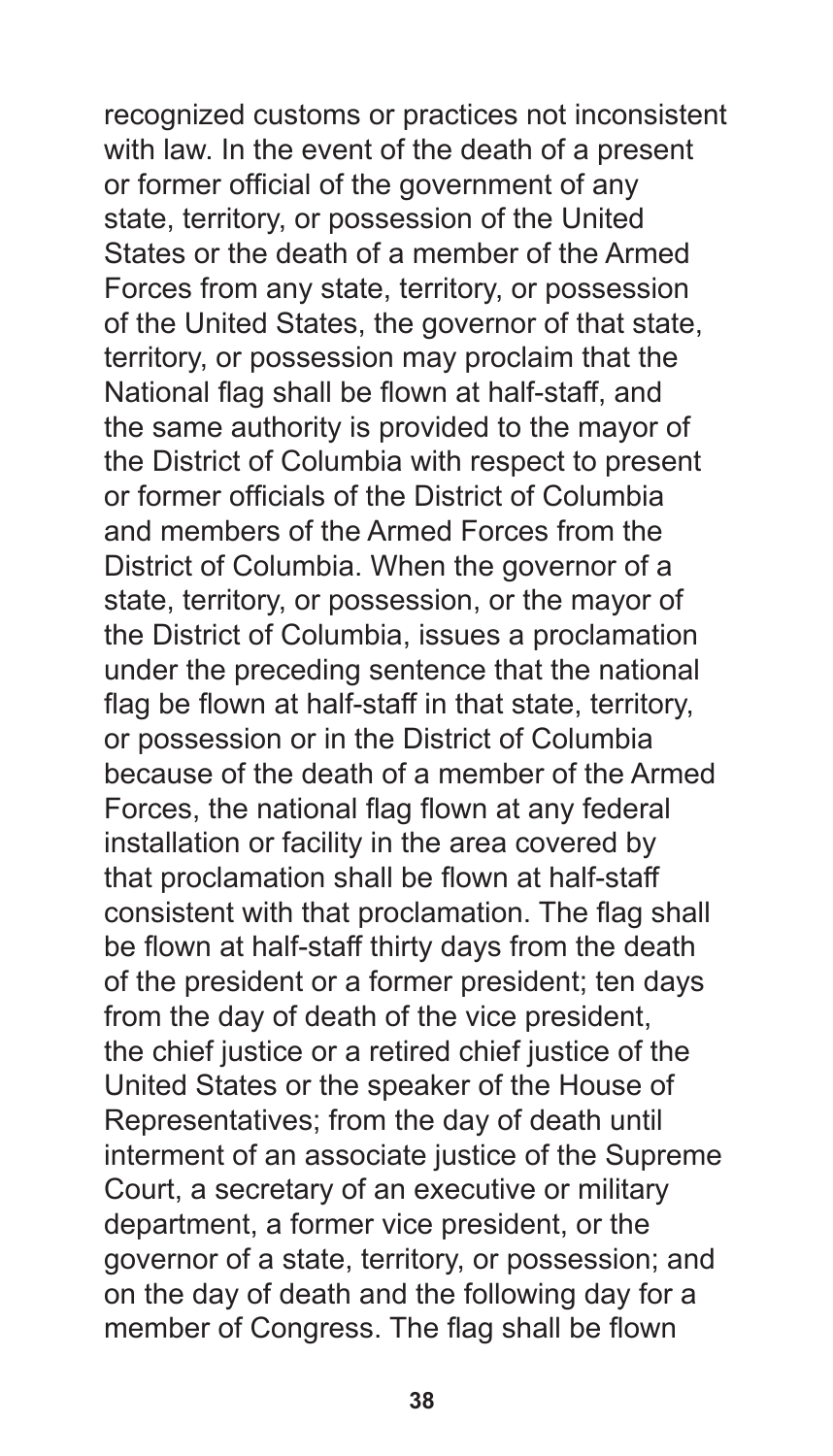at half-staff on Peace Officers Memorial Day, unless that day is also Armed Forces Day.

As used in this subsection:

- (1) The term "half-staff" means the position of the flag when it is one-half the distance between the top and bottom of the staff;
- (2) The term "executive or military department" means any agency listed under Sections 101 and 102 of Title 5, United States Code; and
- (3) The term "member of Congress" means a senator, a representative, a delegate, or the resident commissioner from Puerto Rico.

(n) When the flag is used to cover a casket, it should be so placed that the union is at the head and over the left shoulder. The flag should not be lowered into the grave or allowed to touch the ground.

(o) When the flag is suspended across a corridor or lobby in a building with only one main entrance, it should be suspended vertically with the union of the flag to the observer's left upon entering. If the building has more than one main entrance, the flag should be suspended vertically near the center of the corridor or lobby with the union to the north, when entrances are to the east and west or to the east when entrances are to the north and south. If there are entrances in more than two directions, the union should be to the east.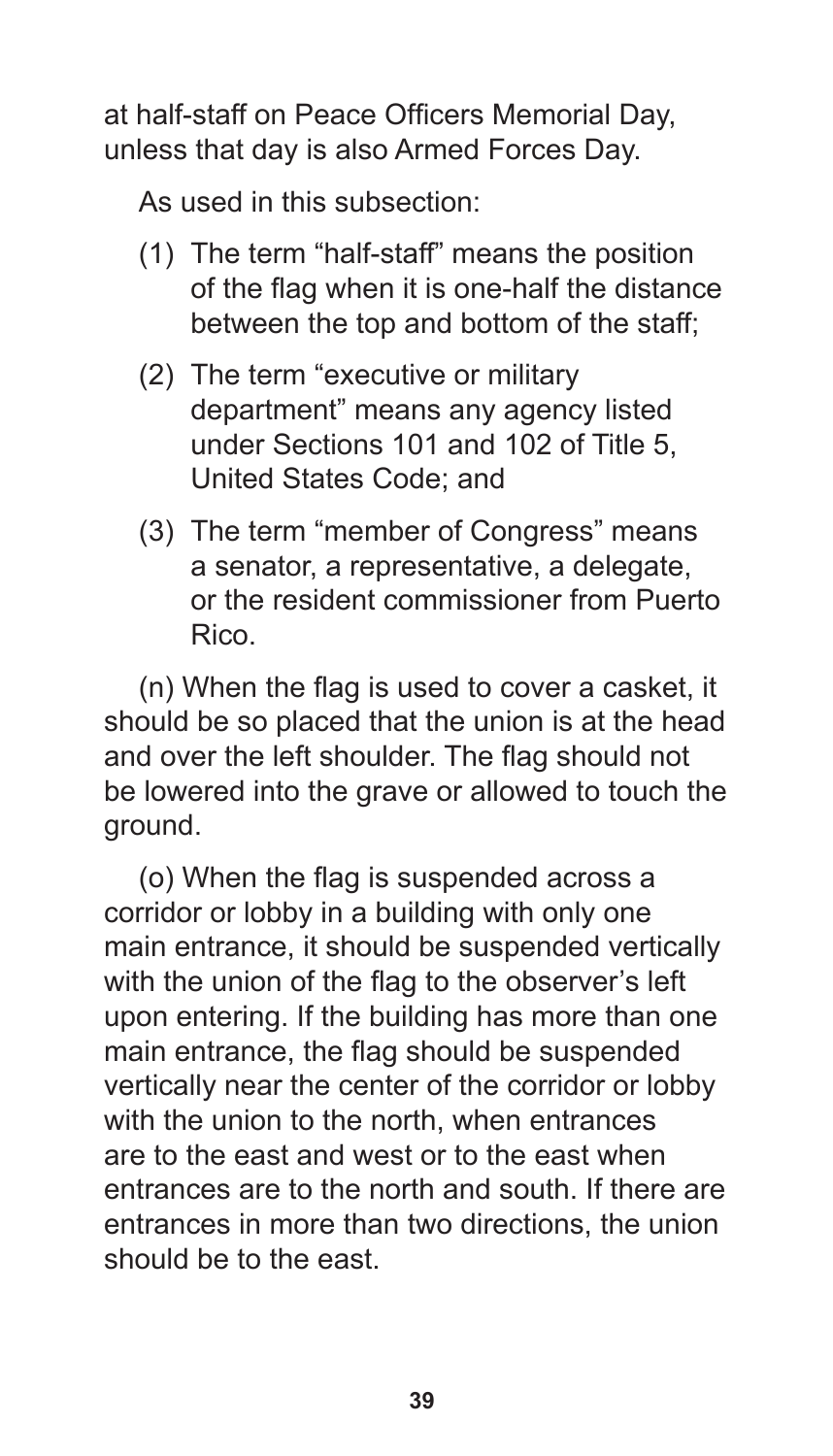# **Respect for Flag**

<span id="page-41-0"></span>No disrespect should be shown to the flag of the United States of America; the flag should not be dipped to any person or thing. Regimental colors, state flags, and organization or institutional flags are to be dipped as a mark of honor.

(a) The flag should never be displayed with union down, except as a signal of dire distress in instances of extreme danger to life or property.

(b) The flag should never touch anything beneath it, such as the ground, the floor, water, or merchandise.

(c) The flag should never be carried flat or horizontally, but always aloft and free.

(d) The flag should never be used as wearing apparel, bedding, or drapery. It should never be festooned, drawn back, nor up, in folds, but always allowed to fall free. Bunting of blue, white, and red, always arranged with the blue above, the white in the middle, and the red below, should be used for covering a speaker's desk, draping in front of the platform, and for a decoration in general.

(e) The flag should never be fastened, displayed, used, or stored in such a manner as to permit it to be easily torn, soiled, or damaged in any way.

(f) The flag should never be used as a covering for a ceiling.

(g) The flag should never have placed upon it, nor on any part of it, nor attached to it any mark,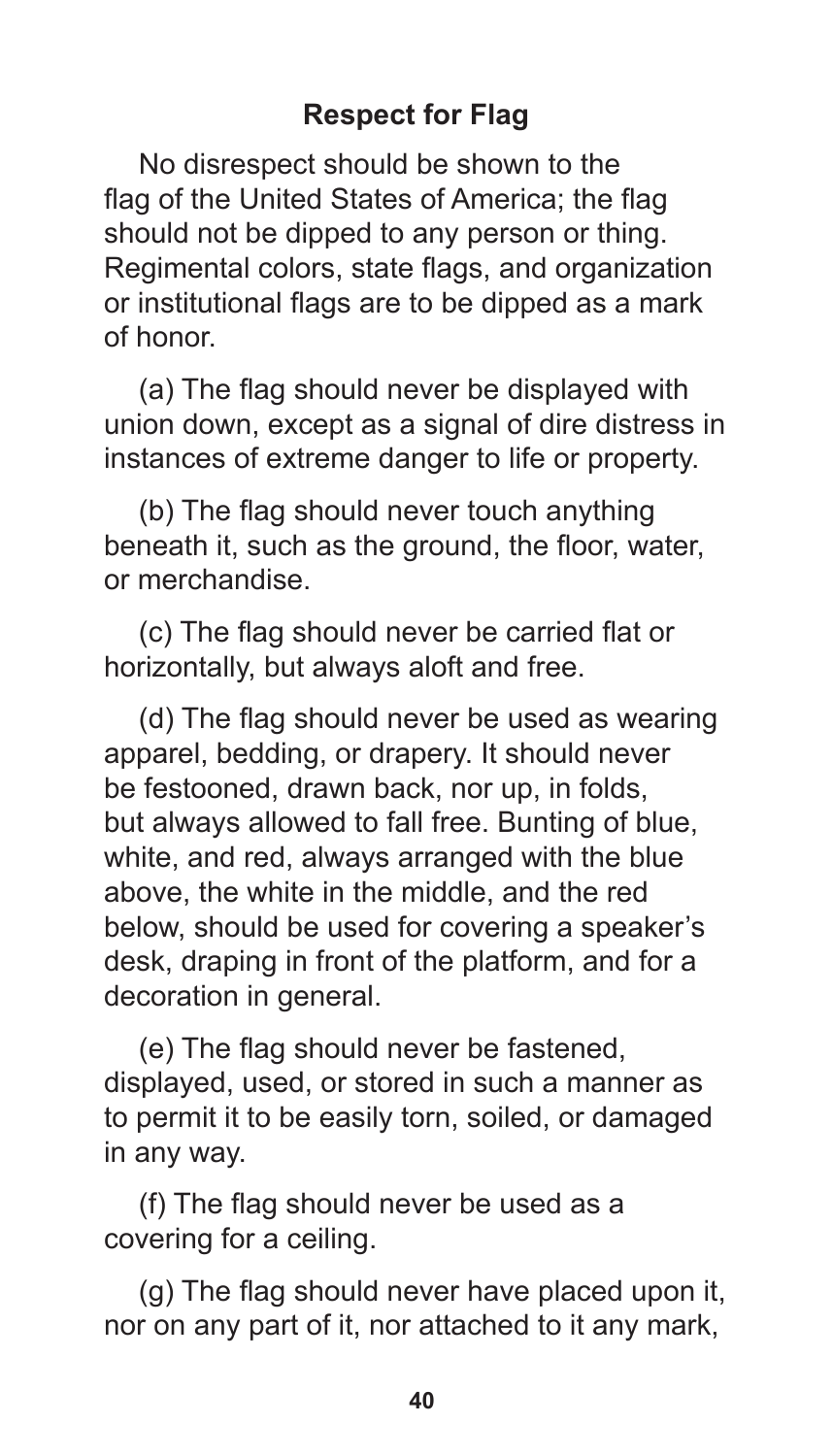<span id="page-42-0"></span>insignia, letter, word, figure, design, picture, or drawing of any nature.

(h) The flag should never be used as a receptacle for receiving, holding, carrying, or delivering anything.

(i) The flag should never be used for advertising purposes in any manner whatsoever. It should not be embroidered on such articles as cushions or handkerchiefs and the like, printed or otherwise impressed on paper napkins or boxes or anything that is designed for temporary use and discard. Advertising signs should not be fastened to a staff or halyard from which the flag is flown.

(j) No part of the flag should ever be used as a costume or athletic uniform. However, a flag patch may be affixed to the uniform of military personnel, firemen, policemen, and members of patriotic organizations. The flag represents a living country and is itself considered a living thing. Therefore, the lapel flag pin being a replica, should be worn on the left lapel near the heart.

(k) The flag, when it is in such condition that it is no longer a fitting emblem for display, should be destroyed in a dignified way, preferably by burning.

### **Conduct During Hoisting, Lowering or Passing of Flag**

During the ceremony of hoisting or lowering the flag or when the flag is passing in a parade or in review, all persons present in uniform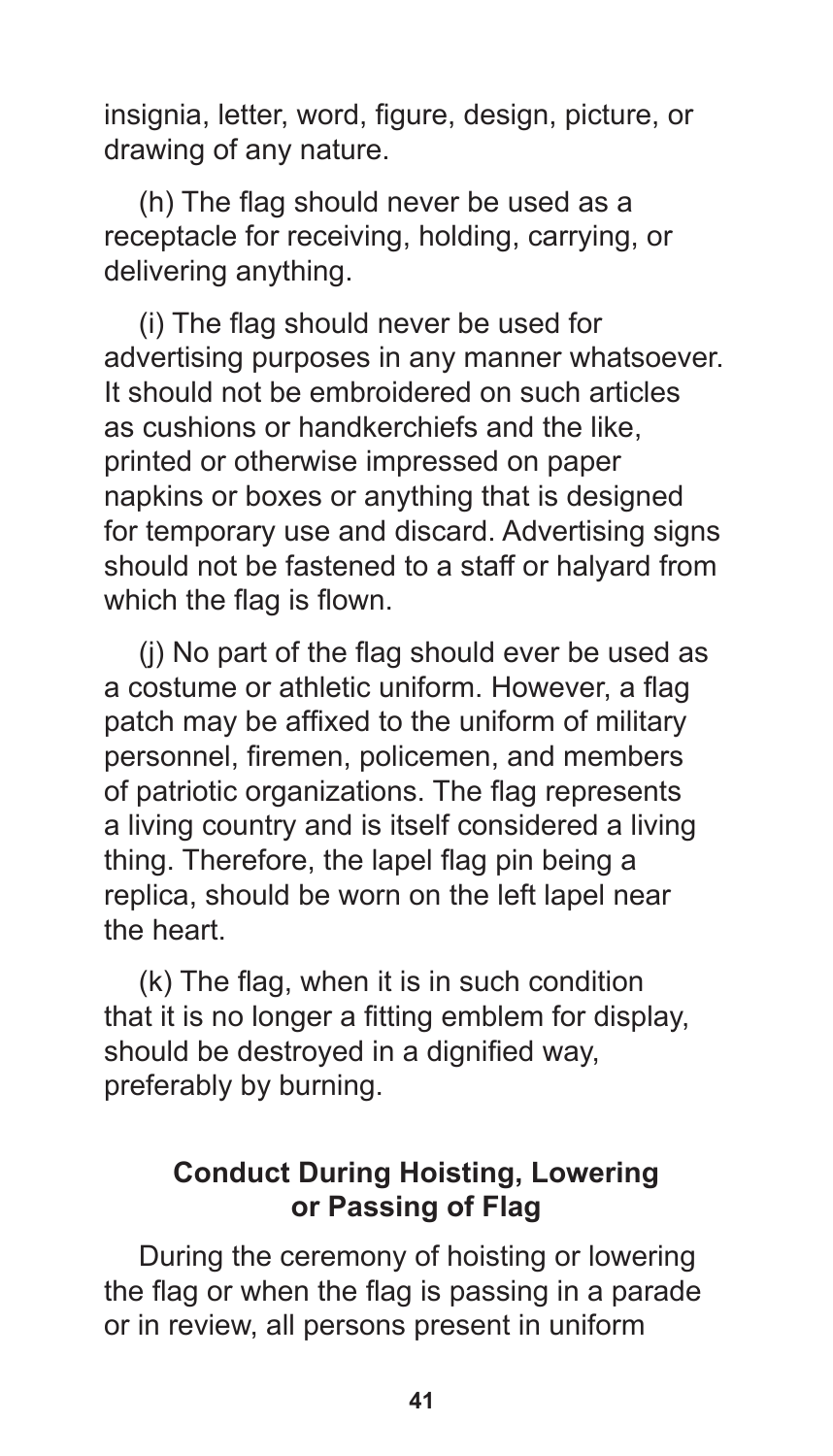should render the military salute. Members of the Armed Forces and veterans who are present but not in uniform may render the military salute. All other persons present should face the flag and stand at attention with the right hand over the heart, or if applicable, remove their headdress with their right hand and hold it at the left shoulder, the hand being over the heart. Citizens of other countries present should stand at attention. All such conduct toward the flag in a moving column should be rendered at the moment the flag passes.